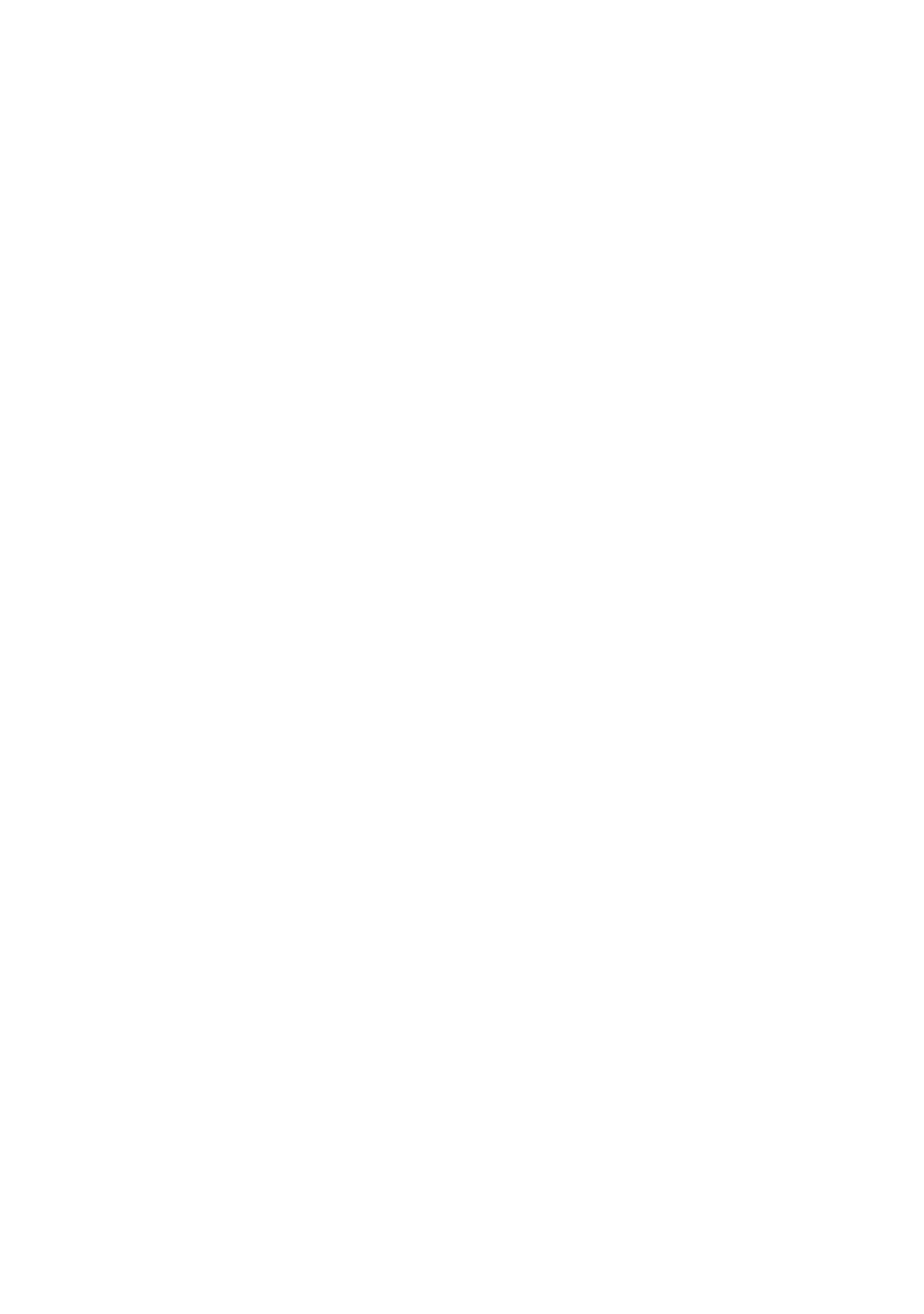This guide of the British Council electronic resources for English teachers is mapped to the Basic level (grades 7-9) of the Georgian National Curriculum and contains supplementary online materials for classroom work or selfstudy with the aim to make the learning process more motivating and enjoyable for teenagers.

We hope you find the resources useful. For more ideas, activities and advice visit our website.

#### **http://britishcouncil.org/learnenglishteens**

Editor Tamar Kvachadze, British Council Georgia

Tbilisi 2017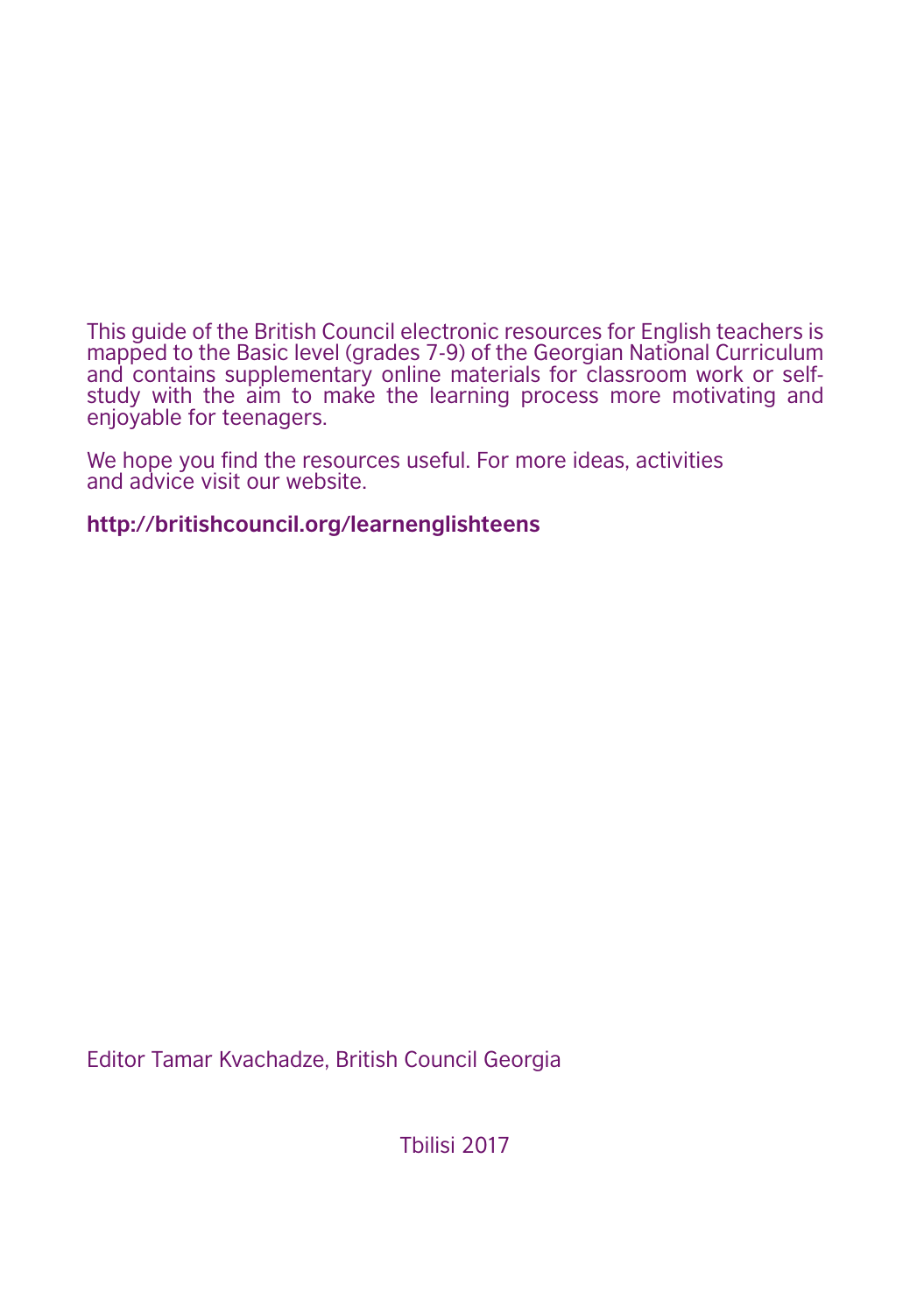#### **Contents**

| 3 Introduction to the British Council LearnEnglish Teens website11 |    |
|--------------------------------------------------------------------|----|
|                                                                    |    |
|                                                                    | 26 |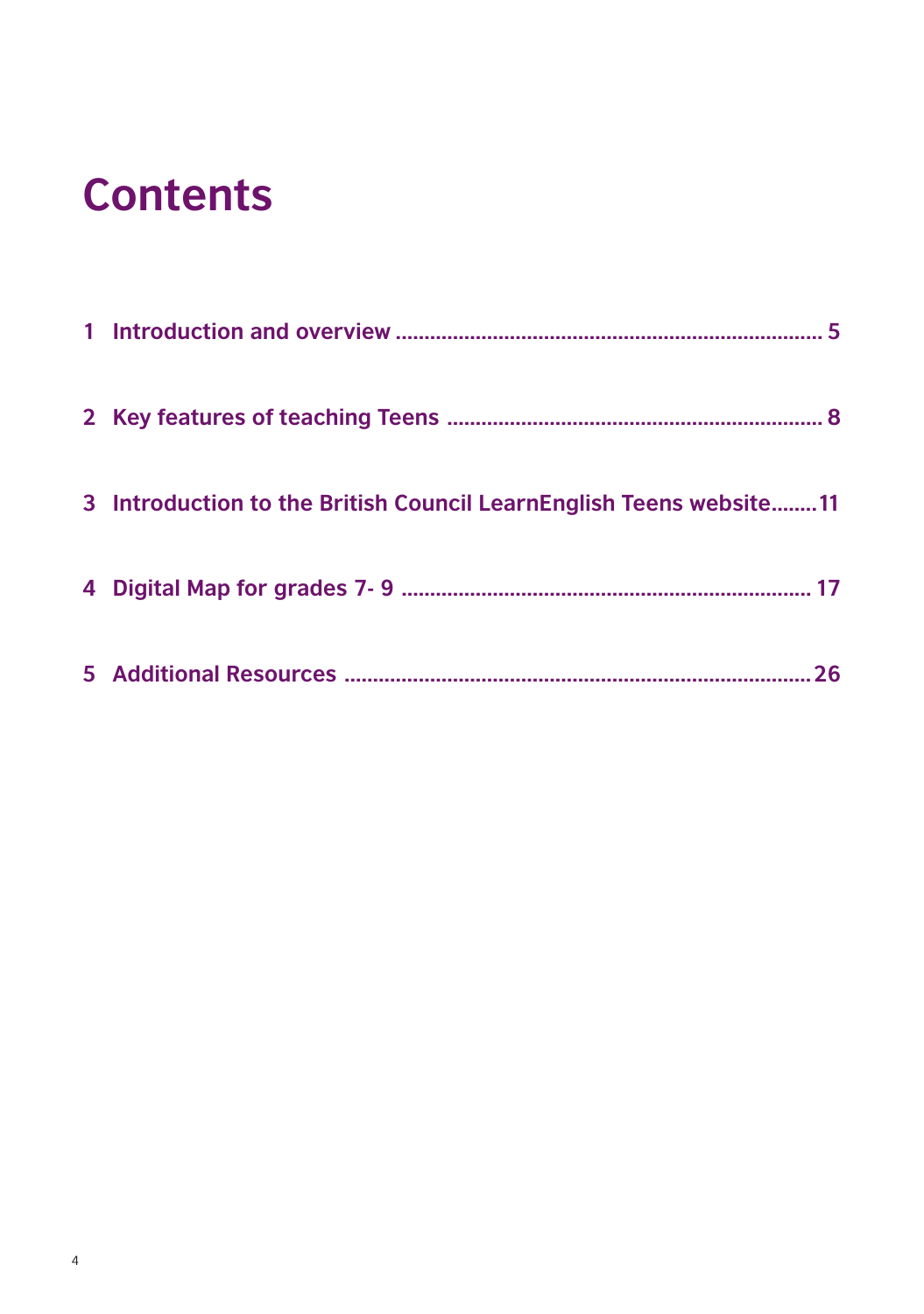### **Introduction**

#### **What should the 21st century English classroom be like?**

The world is a fast-changing organism evolving outside the walls of the classrooms of schools and universities. Students' interests, attitudes and needs change in line with events around us. Thus, if a classroom environment does not respond to these changes, students can feel isolated and lose interest, leaving us to face the problem of low motivation, bad behavior and negative attitudes to learning. Facing such an issue, we come to the question "what should I do to keep my students motivated?" The answer is as clear as a day: change hand-inhand with the world outside.

If we examine carefully what our students' main interest is in modern society, it is obvious that technology and internet have become predominant, influencing every aspect of our lives- including teaching and learning. To some extent, this e-influence has shaped the way we teach, and students learn even if we do not fully realize it. Thus, the teacher can use e-resources as a powerful tool to transform their classrooms into an up-to-date environment reflecting the interests and real-life needs of the students.

This may be easier said than done. Students are different and, accordingly, their learning habits, styles and backgrounds differ, too. Catering for the learning needs of individuals in the group could be a challenging experience, especially for beginner teachers. The great advantage of integrating e-resources into the learning process is that they enable everyone to work at their own pace, use a variety of materials which better suite their learning style, collaborate remotely and, more importantly, make the learning process no longer limited to being within the classroom walls. The final, and possibly most important, advantage is that learning will no longer be a daunting, repetitive series of lessons- neither for students nor for teachers.

E-resources provide a wide range of materials for teacher professional development, from ready-made lesson plans, to podcasts and videos to meet individual professional needs.

Yet, e-resources can only complement the traditional teaching-learning process and seldom replace it. Only a teacher can judge if the techniques or materials promote the teaching process; only a teacher can control the frequency and suitability of the material.

#### **Overview**

Considering the widespread teaching tendencies, and sharing the best practices of the educational institutions, the British Council initiated a project aimed at encouraging and promoting e-learning in English Language Classrooms.

This teacher's guidebook provides electronic resources mapped in compliance with National Curriculum. Its aim is to offer a range of useful links, aligned to the common topics covered at a particular language level/ grade, to supplement the classroom material. The links to the British Council's LearnEnglish teens (http:// learnenglishteens.britishcouncil.org/) and LearnEnglish website (http://learnenglish.britishcouncil.org/en/) offer a range of grammar, vocabulary and communicative activities to support the development of the four skills (reading, listening, writing and speaking) through various interactive activities. The resources allow a teacher to choose, adapt and customize the activities to the level of difficulty or learning needs of students.

In addition, in order to encourage teacher professional development, the guidebook promotes the resources available on the British Council's teaching English site (https://www.teachingenglish.org.uk/), supporting any curious teacher to explore various materials not only on teaching methodology, lesson frameworks and teaching techniques, but also ready-made lesson plans and discussion blogs.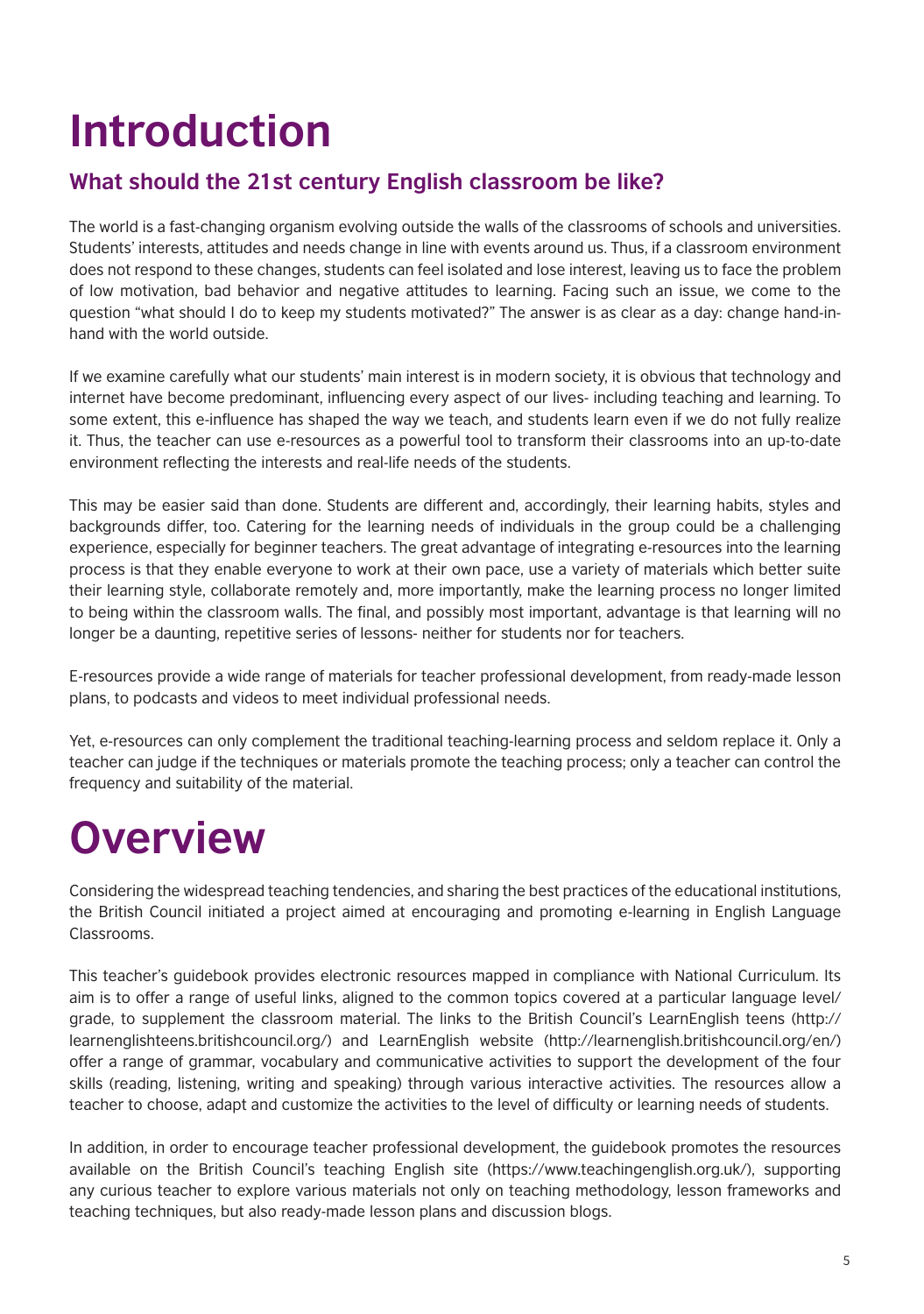#### **The purpose of the guidebook**

The main purpose of the guidebook is to provide teachers with useful website links offered by the British Council's high-quality online resources mapped to National Curriculum for primary, basic and secondary language levels. It serves as a set of supplementary materials to the classroom activities to cater for the learning needs of students. Teachers will benefit from having access to authentic materials, saving time, and motivating their students to learn language through engaging online activities.

#### **Who the guidebook is for**

The guidebook will be a helpful combination of resources for any interested teacher who teaches at primary, basic and secondary level:

- inexperienced teachers who wish to use modern technologies in the classroom;
- teachers with no or little experience of applying e-resources in the classroom;
- experienced teachers with extensive teaching practice who are not familiar with the new technology and would like to use it in their teaching practice;
- experienced teachers with strong IT skills and who already use online resources in their teaching practice but would like to save time searching the internet for appropriate materials.

#### **Structure of the guidebook**

The structure of the teacher's guidebook is designed for three stages in line with the National Curriculum:

- Primary stage comprising two parts: Part 1 for grades I-II, Part 2 for grades III-IV
- Basic stage for grades VII-IX
- Secondary stage for grades X-XII

Accordingly, each part covers age appropriate topics and skills-oriented materials that can be used with learners in the relevant grade. In addition, it provides the general features of Communicative Language Teaching and the benefits of technology integration into the ELT classroom. It also explains how to use the links and download the activities. The guidebook has the following structure:

- Introduction: What should a 21st century English Language classroom be like?
- How to make the ELT classroom an attractive place for students
- Digital Map

This part of the guidebook is mapped to the basic level (V-IX grades), specifically VII-IX, of the National Curriculum and contains supplementary online materials for classroom work or self-study. To make the guidebook easy to use, the materials are organized in skill sections -Reading, Listening, Speaking, and Writing. Each section includes links for e-materials focusing on skill development where vocabulary and grammar is considered as an integral part of language teaching.

Selected topics are mapped to the themes defined by the National Curriculum e.g. family, weather, travel, etc. However, this selection does not restrict teachers within the particular topic: it allows teachers to flexibly choose and combine or supplement course-book materials according to the specific needs of students, level of language development or thematic unit.

Finally, the guidebook provides additional blocks for topic-related vocabulary and grammar exercises, videos, graded readers and methodology for teachers with the aim of making the teaching/learning process easier to apply in the classroom.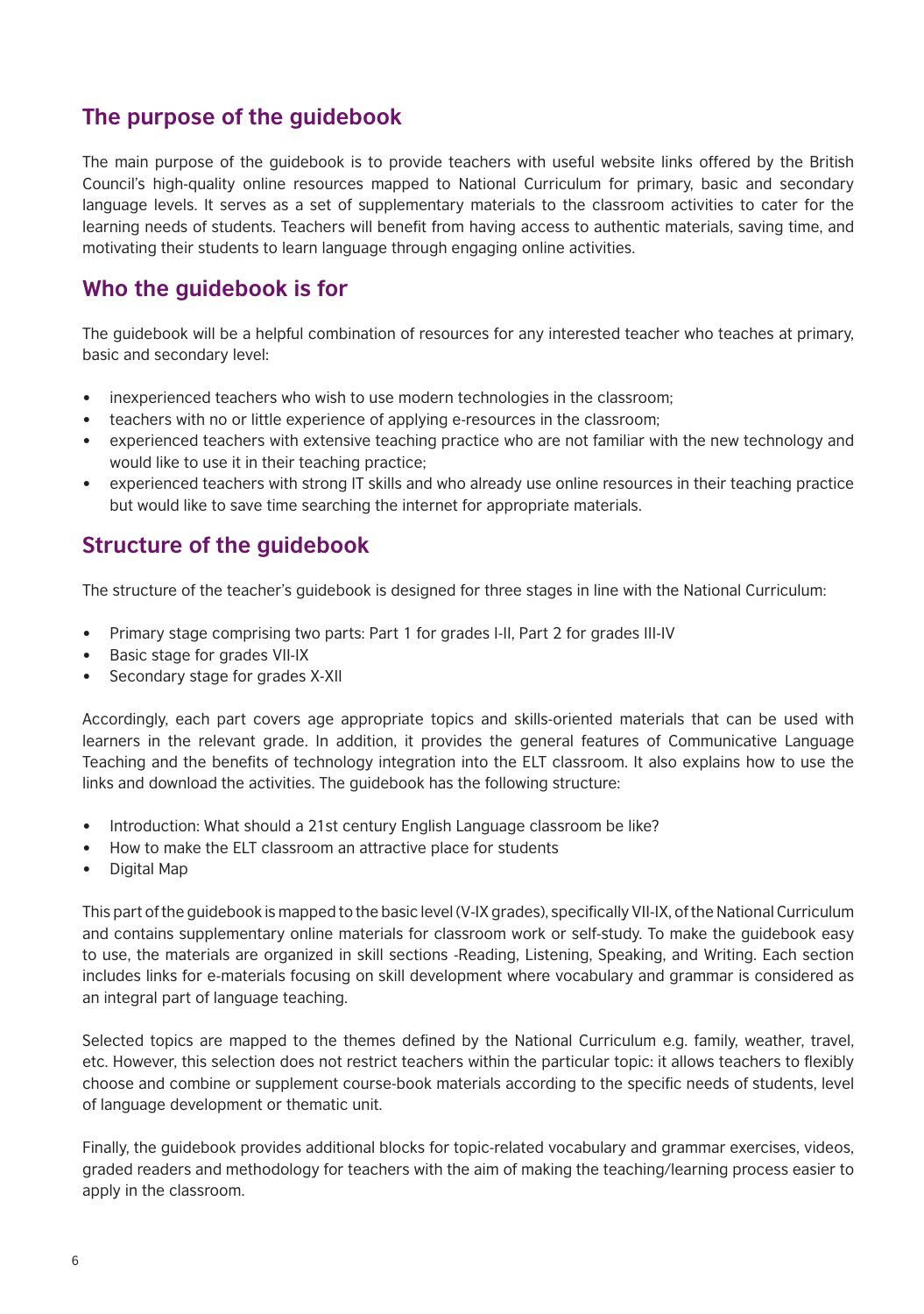# RESOURCES FOR BASIC LEVEL GRADES 7-9

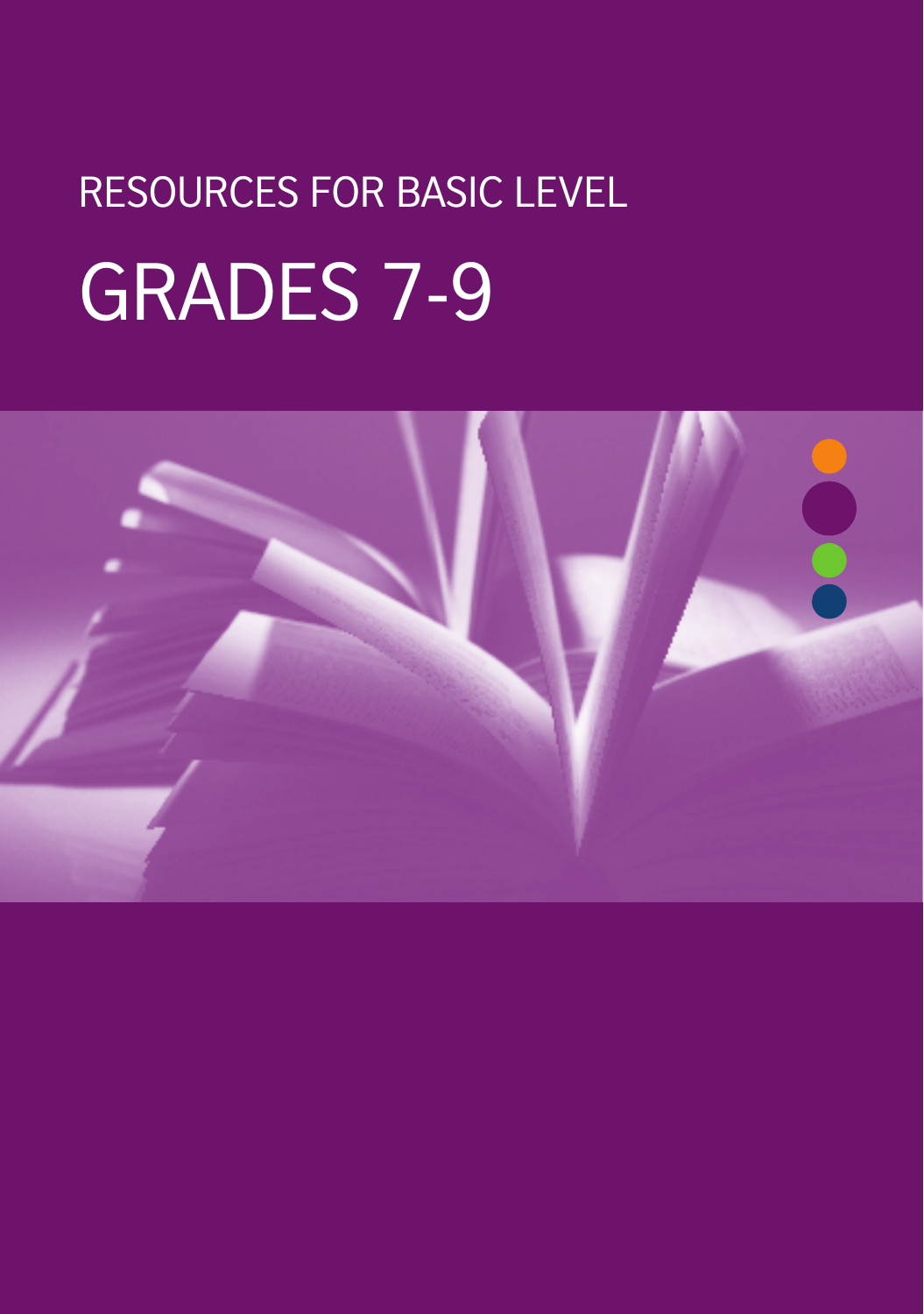

#### **How to make the ELT classroom an attractive place for teen students**

If we compare students today to those a decade ago, the difference is obvious. Our students have become more demanding and independent, with a strong sense of individuality. In addition, having access to different sources of information has affected the way they think about and see the environment around them. It's no surprise that students bring the world with them, transferring fast, active and dynamic behavior or attitude changes from their everyday life into school and the classroom. In this cycle, the ELT classroom is no exception. Thus, traditional lecture-type lessons with a lot of translation exercises have become obsolete and dull.

What could smooth the awkward feeling that our students are on a totally different and more advanced page than us? The only thing to do is to change our classrooms and roles along with our students, as mentioned above in the introduction. Another question pops up immediately: Is this mission easy to complete? Probably not, but it's worth trying. Here are some basic steps to support teachers in changing their ELT classrooms into an attractive place for students to come.

#### **Step 1 – Try exploiting Communicative Language Teaching Method (CLT)**

Language should function - The basis of the CLT approach lays in the principle that language should function and operate in the hands of students rather than them mastering a system of different structures and lexical sets in the lesson. This shift from perfect to functional has transformed the modern ELT classroom into a place where students practice the language and experiment with it in different settings, learn how different aspects of a language such as meaning, form and pronunciation function in line to "perform" the language. In other words, knowing language means being able to use it adequately in various contexts even if you are not very confident about the lexical or grammatical pattern.

Communicative purpose – communicative purpose is the drive that forces the classroom environment to be interactive and cooperative (just as we aim to do in real life). If not for this aim, language teaching would go back to monotonous translations and drills, even though both can have their place in teaching.

Tools to make the language function – the only mechanism for language to function is to allow students to use it through interactive activities such as games, role plays, simulations, group projects, etc. These activities reflect everyday situations and foster both communicative language skills (reading, listening, speaking and writing) and real-life ones.

However, focusing on language skills does not mean ignoring grammar and accuracy – they are valuable tools to perfect language. Put simply, grammar is about how to use it rather than what it is. Therefore, the ELT classroom should provide a communicative learning environment where students master not only language systems and patterns but also skills and functions how to use language as a vehicle for communication rather than just an object for study.

To sum up, CLT cannot be viewed as a single-angled approach narrowly covering one or another aspect of ELT. On the contrary, Communicative Language Teaching unites a teacher, students and contexts, embracing the most flexible approach of changing roles, patterns and content for the students' best interest.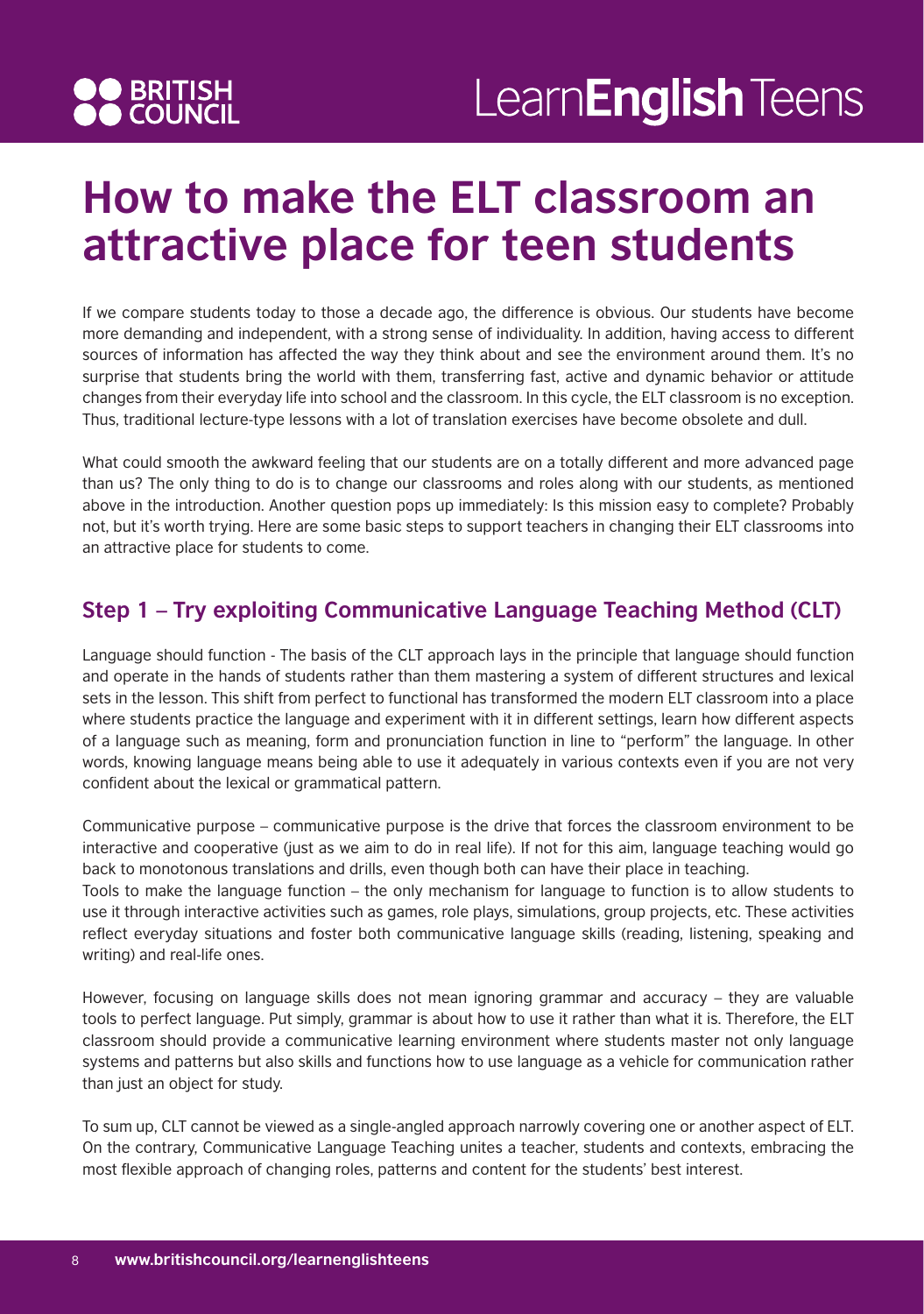

#### **Step 2 – Try changing your role**

The teaching-learning process requires constant change of teacher-student roles. Traditionally, the teacher was the only source of information, a person to look up to and follow. However, this teacher-fronted classroom has changed into a student-oriented one allowing students to lead, discover, solve and take responsibility for their own learning. Logically, the question arises "what's the teacher's role if students can manage the learning process themselves?" The teacher is the key agent who initiates this change, creates a setting and helps students to adapt it. In other words, the teacher has to manage a range of processes such as analyzing students' needs, adapting and customizing tasks, facilitating the learning processes, etc. before students start playing their roles.

The tasks are many, however, none requires a teacher being in the middle of the process. On the contrary, the teacher is someone who stimulates a positive atmosphere and changes to encourage the students to gain new experience, discover, and become interested in further learning. However, creating this environment is a lengthy process requiring imagination, innovation and a teacher's desire to transform the teaching-learning process into a journey rather than day-to-day lessons moving from one topic to another. This environment facilitates meaningful changes in students' attitudes, behaviour and vision.

#### **Step 3 – Try integrating e-resources into CLT**

As said above, technology has greatly influenced the teaching/learning process. Many educators argue that integrating technology into a lesson has a harmful effect on students, for example, extra hours at computers, irrelevant content, etc. However, ignoring it may mean isolating students from the outside world and limiting them within conservative methods of teaching. Undoubtedly, this approach contradicts the main principles of CLT to create a real life learning environment to teach students how language works in context.

For this reason, using technology and e-resources may bring a lot of benefits for both students and teachers. Firstly, a wide range of e-resources may cater for different learner styles and be adapted or integrated into any lesson plan, be it a grammar or skills lesson.

Secondly, being able to explore and work in authentic language is highly important in language teaching – this is what e-resources can guarantee, even if the language is graded to a certain level.

We can then offer the same topic either in a traditional textbook or through a video, interactive game or authentic podcast. The latter two are certain to increase student involvement.

Moreover, seeing as students spend a lot of time playing computer games or watching videos on Youtube anyway, why can't we change this "waste of time" activity into "spend-time-effectively" homework. E-resources help not to limit learning within a lesson, but transfer learning outside the classroom, encouraging students to take control of their learning.

All the above-mentioned aspects increase students' autonomy and motivation, thus reducing teacher involvement, leaving her or him at the backstage to facilitate the learning processes.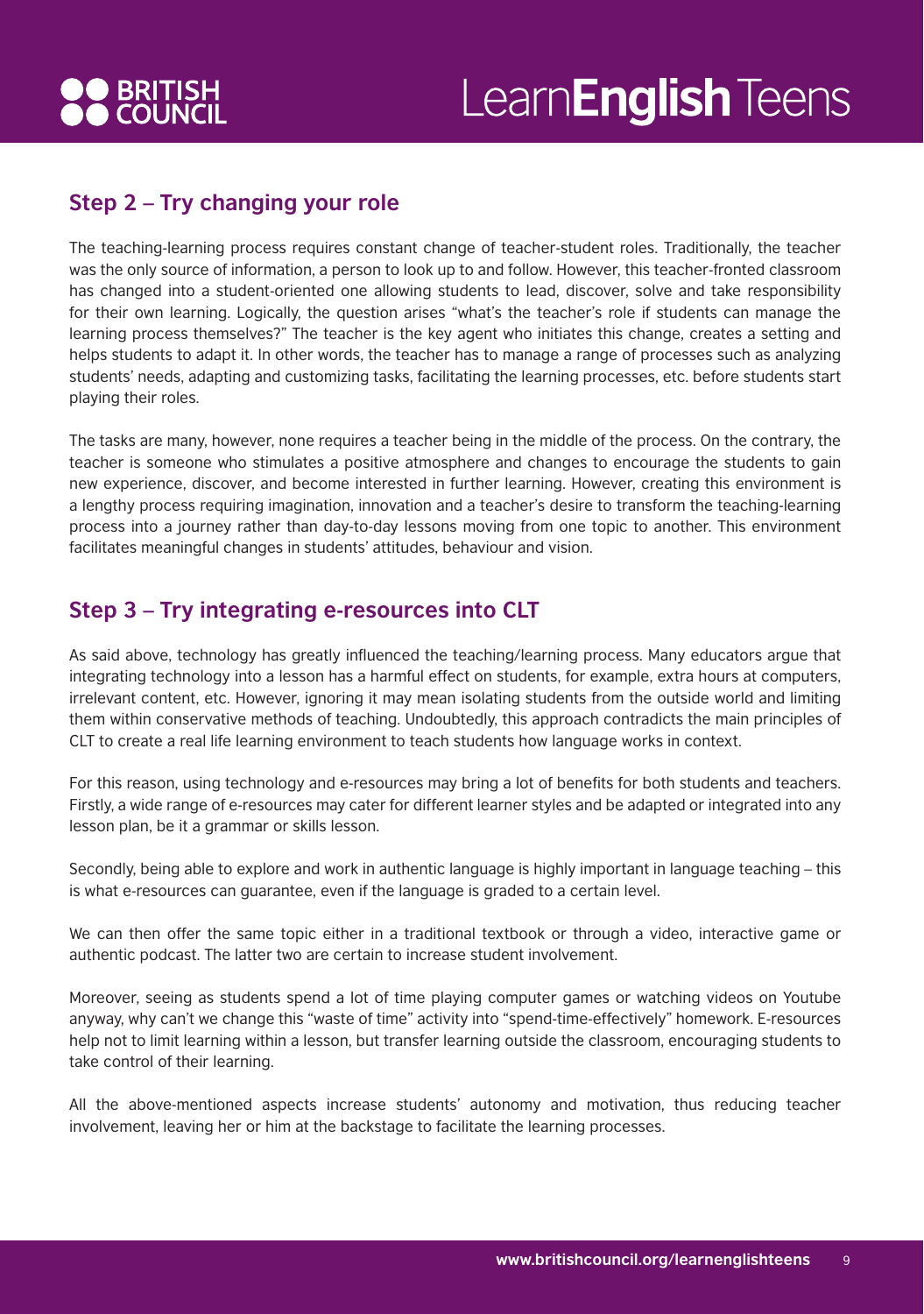# **DO BRITISH<br>DO COUNCIL**

# Learn**English** Teens

And that's not all: e-resources can meet not only students' needs, but also teachers' professional requirements. Various methodology tools, ready-made lesson plans, teacher professional forums and free webinars offer a lot of support for teacher professional development. These resources allow teachers to control their time, reflect and choose the most suitable material and explore in depth the topic they are interested in.

#### **Summary**

If we take a student as the pivotal point of our classroom, we will need to be flexible regarding the resources we use, approaches we take, aims we set and the role we play during the lesson. To cater for their needs, we have to take into consideration the following principles:

- Students learn better when they associate their learning environment to the one they live in;
- Students learn by discovering facts, principles and concepts themselves;
- Students learn through interactions and collaboration with each other;
- Students learn better when they are engaged in social activities, this is why the use of interactive, social technological tools work well when learning a language;
- Students learn better when they are exposed to authentic, complex activities that encourage knowledgebuilding, reflection and analysis from different perspectives.<sup>1</sup>

All in all, whatever approach we take, we need to be sure that it is for our students' best interests.

References:

Oxford Handbooks for Language Teachers: Teaching and Learning in the Language Classroom, Tricia Hedge, Oxford University Press Canada, 2000

Techniques and Principles in Language Teaching, Diane Larsen-Freeman, Second Edition. OXFORD.

<sup>1</sup> Duffy and Jonnaseen 1992, Lebow 1996, Can 2006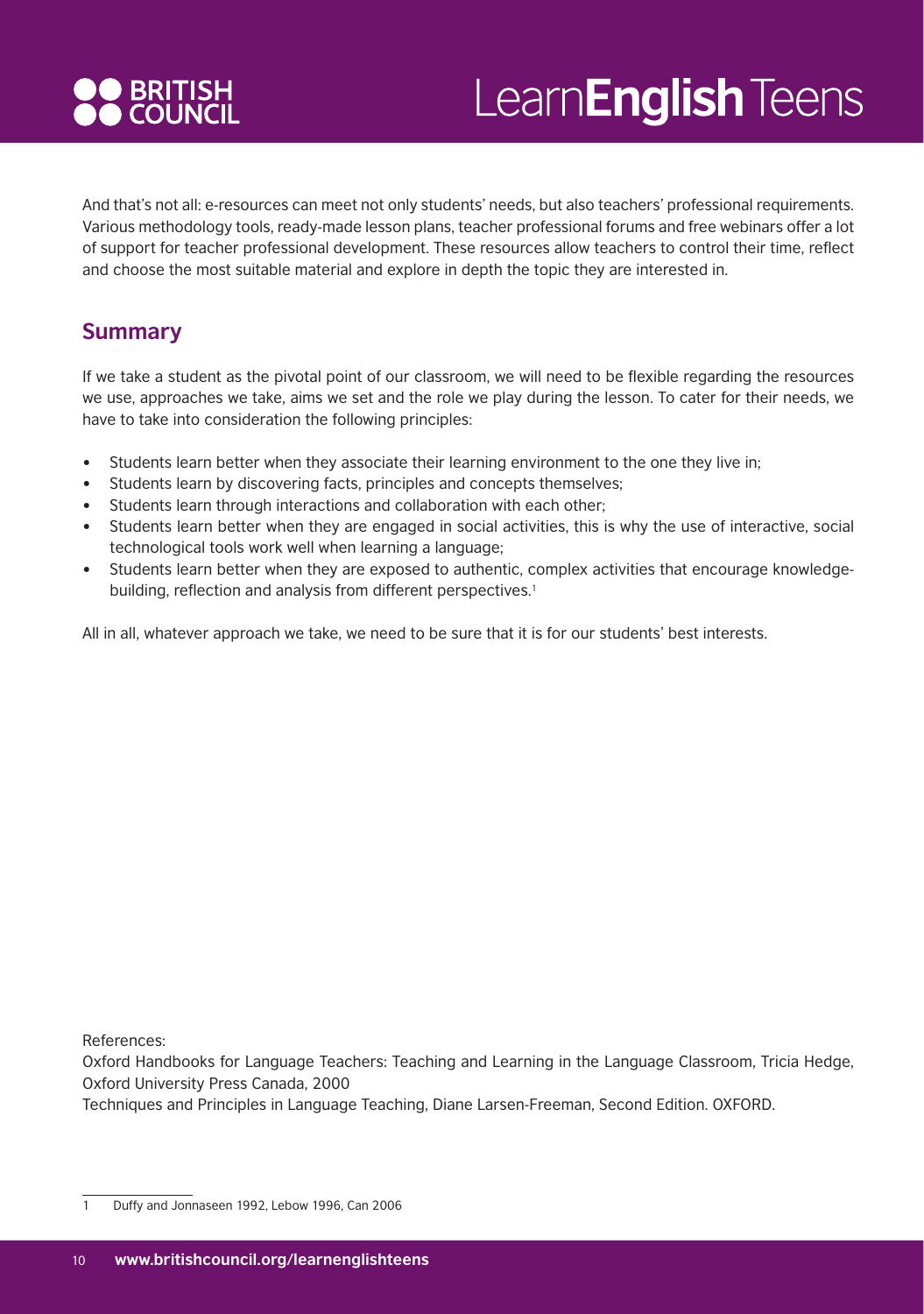# **OO BRITISH<br>AO COUNCIL**

### Learn**English** Teens

#### **Introduction to the British Council LearnEnglish Teens website**

The LearnEnglish Teens website is designed especially for 13-to-17-year-olds and offers texts, dialogues, tongue-twisters, songs, games and videos which can be used both in the classroom and at home. LearnEnglish Teens has a 'responsive design', which means it works on different screen sizes such as smartphones, tablets and computers. Users of this age can:

- Practise their reading, writing, listening and speaking skills;
- Practise grammar and improve their vocabulary with videos and exercises;
- Find top tips to help them pass their exams;
- Find out about life in the UK by watching videos and reading stories and articles; relax and learn at the same time by watching fun videos.
- Play games and do puzzles in the study break section.
- Read articles written by young people on a wide range of topics in the magazine section.
- Find suitable material easily by level, topic or section.
- Interact with each other and our moderators to practice their English by writing comments on the site.

There are different types of activities and sections which are relevant for age of the students and for the National Curriculum: Skills, Grammar and Vocabulary, Exams, UK Now, Study Break, Magazine.

#### **HOMEPAGE**

In the middle of the homepage there is a block which highlights new or topical content and it is updated weekly. 13–17-year-old learners can sign up for the website from the homepage. Teachers have full access to the site (including worksheets) without registering. There are links to Social Media pages where teachers can click on 'like' on Facebook, but the page is aimed at 13–17-year-olds as an extra space for interaction.

#### **HOW A PAGE IS ORGANISED**

The sections throughout the website are organised in the same way. The only section that is organised differently is Exams. The instructions are always under the main purple box at the bottom of the page. There are different aspects listed on the main section page with relevant exercises and activities for practice on the right side. Each aspect contains content which is organised according to the levels or the rate of popularity, alphabetic order or date of creation. The content of the video or text is always on the top of the page.

Online exercises are all expandable when you click on the relevant bar. Sometimes you have to wait a few seconds for the game to appear as they are pulled in from the server, so please be patient and wait for exercises to load. There are worksheet versions of all the online exercises so you can use them offline and as homework tasks. Transcripts and texts are also available as worksheets.

All the content on the website is tagged with topic, language level, popularity, date of creation etc. So it's easy to search for. You can download worksheets to support classwork and homework tasks.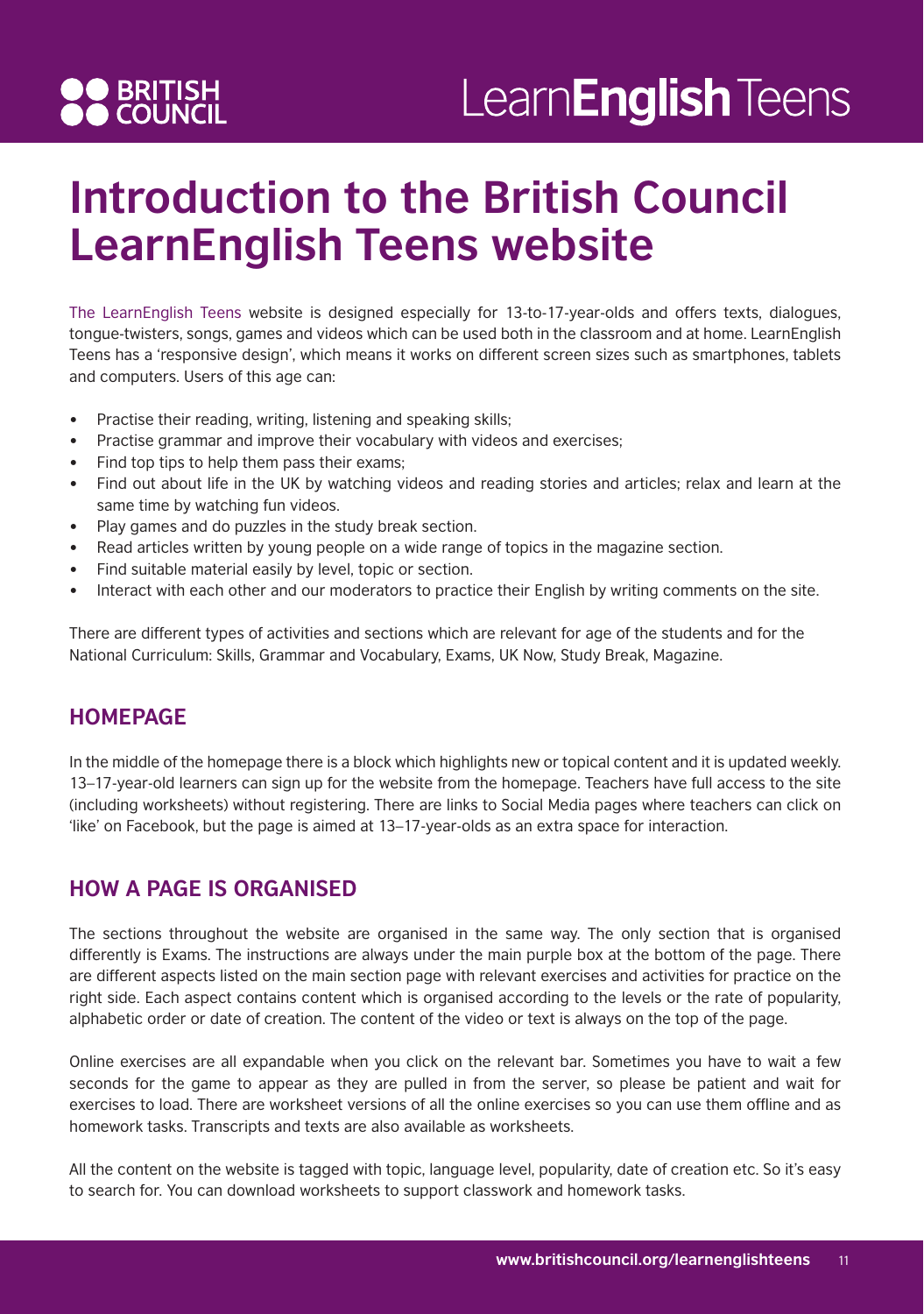

You will find various types of worksheets:

- **Exercises**
- Answer sheets
- Transcripts of audio for listening and video tasks or quizzes

In the exams section you will be presented with different exams help and advice. You should use the 'Book navigation' box on the right hand side of the page to work through the section. You can also ask questions in the comments if anything is not clear.

Fast phrasal comics are available in printable form and also with blank speech bubbles for students to write in.

#### **SKILLS**

This is the first main section which provides graded practice to develop listening, reading and writing. Tasks in the skills section are designed to help students use English in the real world, and provide help with school-/exam-style tasks.

#### **GRAMMAR AND VOCABULARY**

This contains three sections – Grammar videos, Phrasal verb videos and Vocabulary exercises.

Grammar videos – Grammar snacks: Each one consists of a video (target language in context, highlighted in red in the subtitles), a grammar explanation ("Grammar snack" conversation between learner + expert, explaining grammar and anticipating learner

questions), practice exercises, and a discussion question which provides free practice of target language.

Word sets on a range of different topics are presented with pictures and audio and then practised with different exercises. Phrasal verb videos – Fast Phrasals are comic-style video stories presenting small sets of phrasal verbs in context. Exercises clarify and practise the featured phrasal verbs. You can also print out all the comic strips, with and without text.





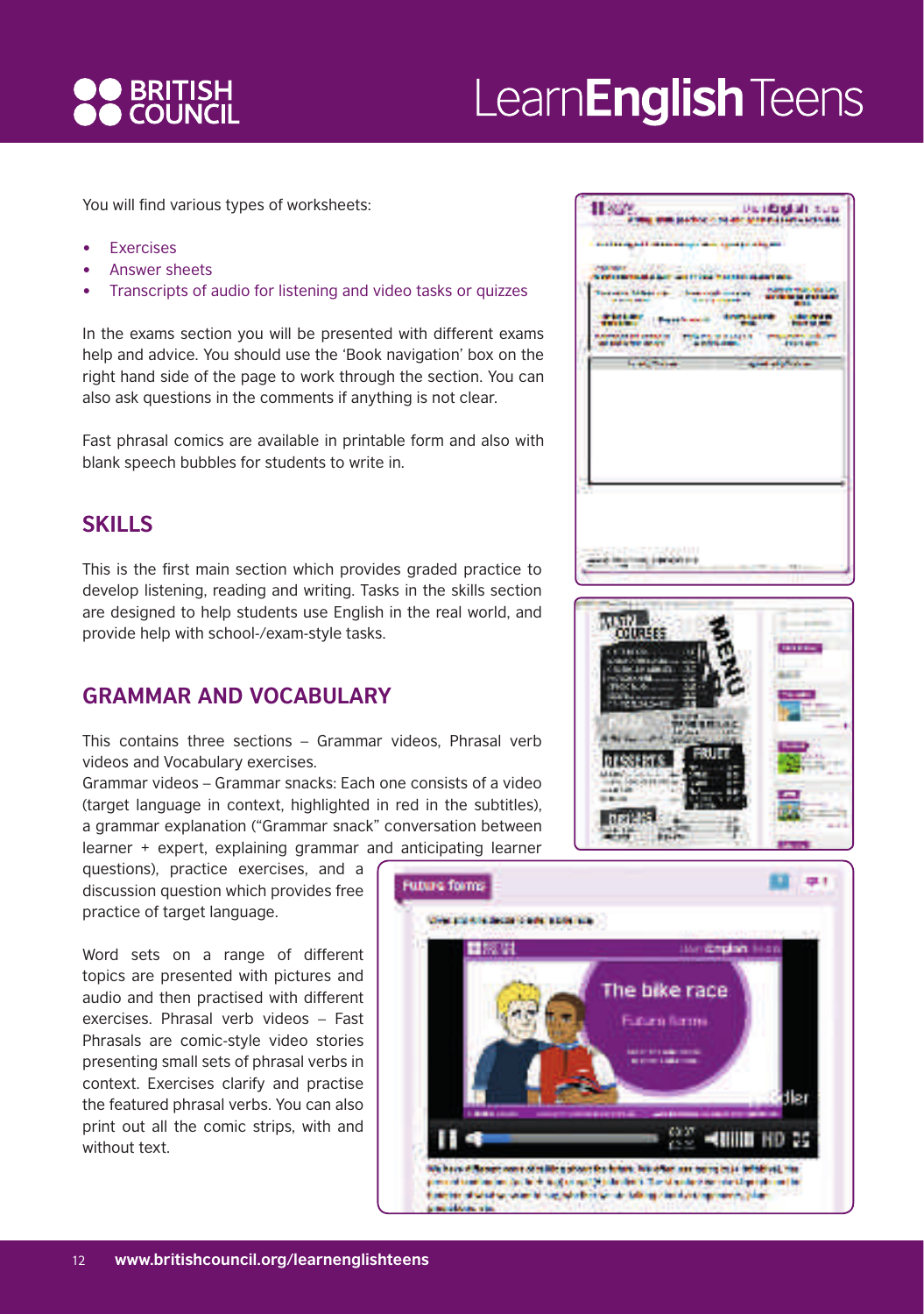# **OO BRITISH<br>AO COUNCIL**

# Learn**English** Teens

#### **EXAMS**

The exams section provides tips and advice to help develop students' exam technique. There is information on the kind of tasks students should expect; how to prepare for them and tips to do better in listening, reading, and speaking exams. The comments sections here also function as a kind of forum with users sharing their own

techniques and personal experiences. They can also ask for advice with their particular difficulties, with the opportunity to seek professional advice from the site editor and coordinators, who are experienced language teachers. Exam speaking video section has videos of real students doing typical speaking exam tasks (peer modelling – real teenage learners with excellent but not perfect English), along with tips and exercises to help students get the most from the video models. As usual, the downloadable worksheets are available on this page, including the transcript of the interview exactly as heard and with corrections marked on.



#### **UK NOW**

UK now has articles, videos and literature with a focus on the UK. All featured content has exercises for both comprehension and language focus. Topics are chosen to be relevant and interesting for teenagers, with lots of potential links to coursebook material. UK now consists of:

Read UK articles with a British connection – latest trends, special days, news, and what real-life people do and talk about in the UK today. Good for cross-curricular links to work on aspects of UK culture, topical events



- like the birth of the Royal baby, Halloween, etc., or as a lead-in to debates, e.g. graffiti, mobile phones.
- Video UK videos are about a wide variety of topics. They all relate to different aspects of life in the UK, e.g. food in Britain, street art, Christmas shopping. Language graded to around B1 level, key words and phrases appear on screen.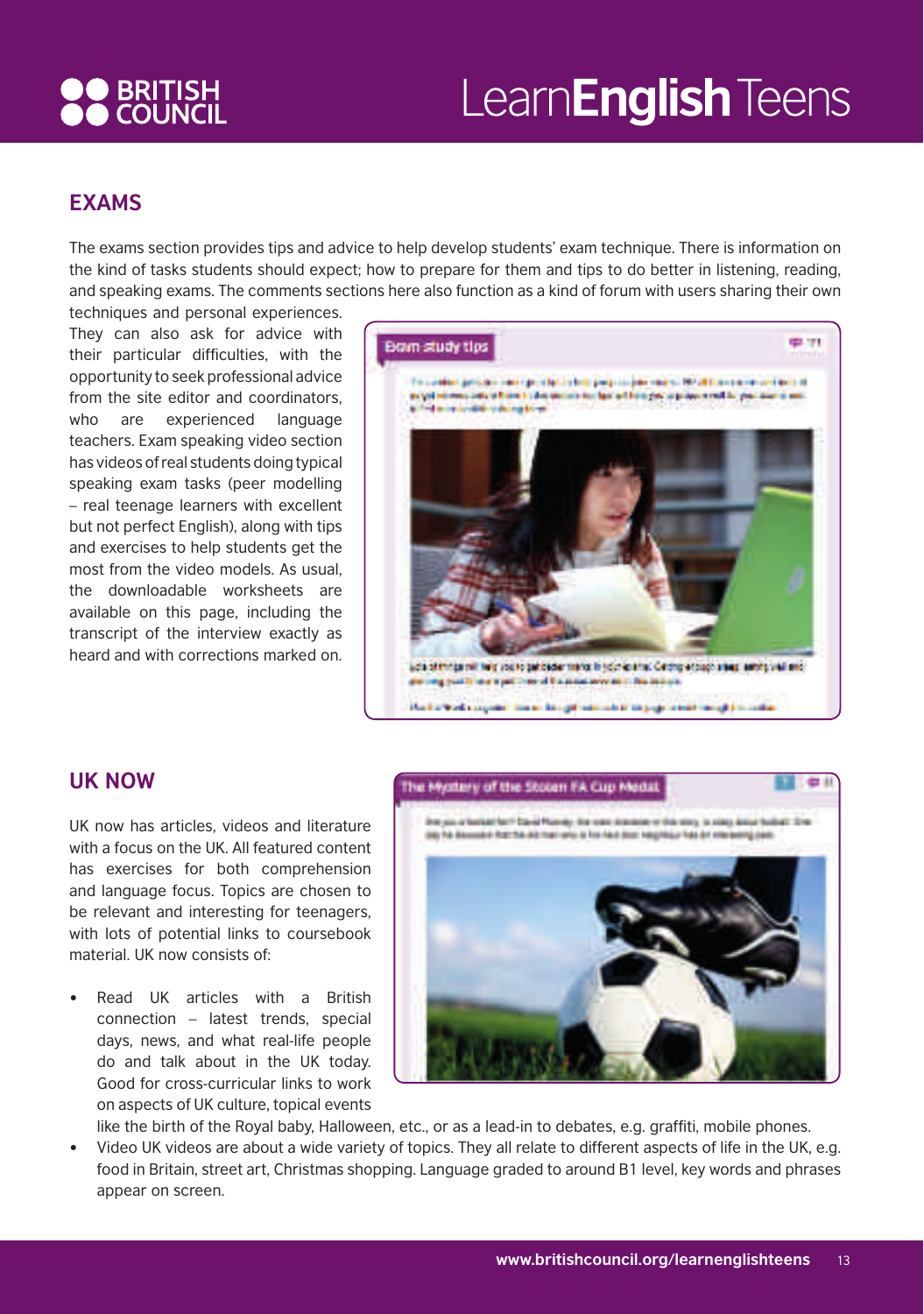

- Short stories and poems: Authentic literature for higher levels (C1+) by British authors.
- Film UK offers the chance to watch some amazing short films that were made by young people in the UK.
- Science UK brings articles from the British Council's science magazine, Cubed, so the learners can read about the world of science and research in the UK.

#### **STUDY BREAK**

Study break consists of:

- Video zone (authentic videos on a wide range of topics of interest to teenagers, with transcript and exercises)
- Games (Sushi Spell, Magic Gopher, Pic-your wits, Wordshake, Beat the Keeper, Word Wangling)
- Photo caption (users comment, writing captions for funny or weird photos)
- What is it? (users comment, trying to quess what the photo is)
- Easy reading (short stories and articles graded to three different levels).



#### **MAGAZINE**

The Magazine section is different to all the other sections on the site: Articles are written by a team of bloggers who are (or were recently) working as British Council Language Assistants. They are not professional writers and they are not EFL writers, although they are aware of the audience and have been encouraged to write clearly and simply. (Articles are not proofread and corrected as they are on the rest of the site, so there may be the odd mistake or typo.) The bloggers choose the topics, which means they write about topics that are interesting for teenagers and from a young person's point of view. The way this section is produced means it is constantly being updated with fresh, new and topical material.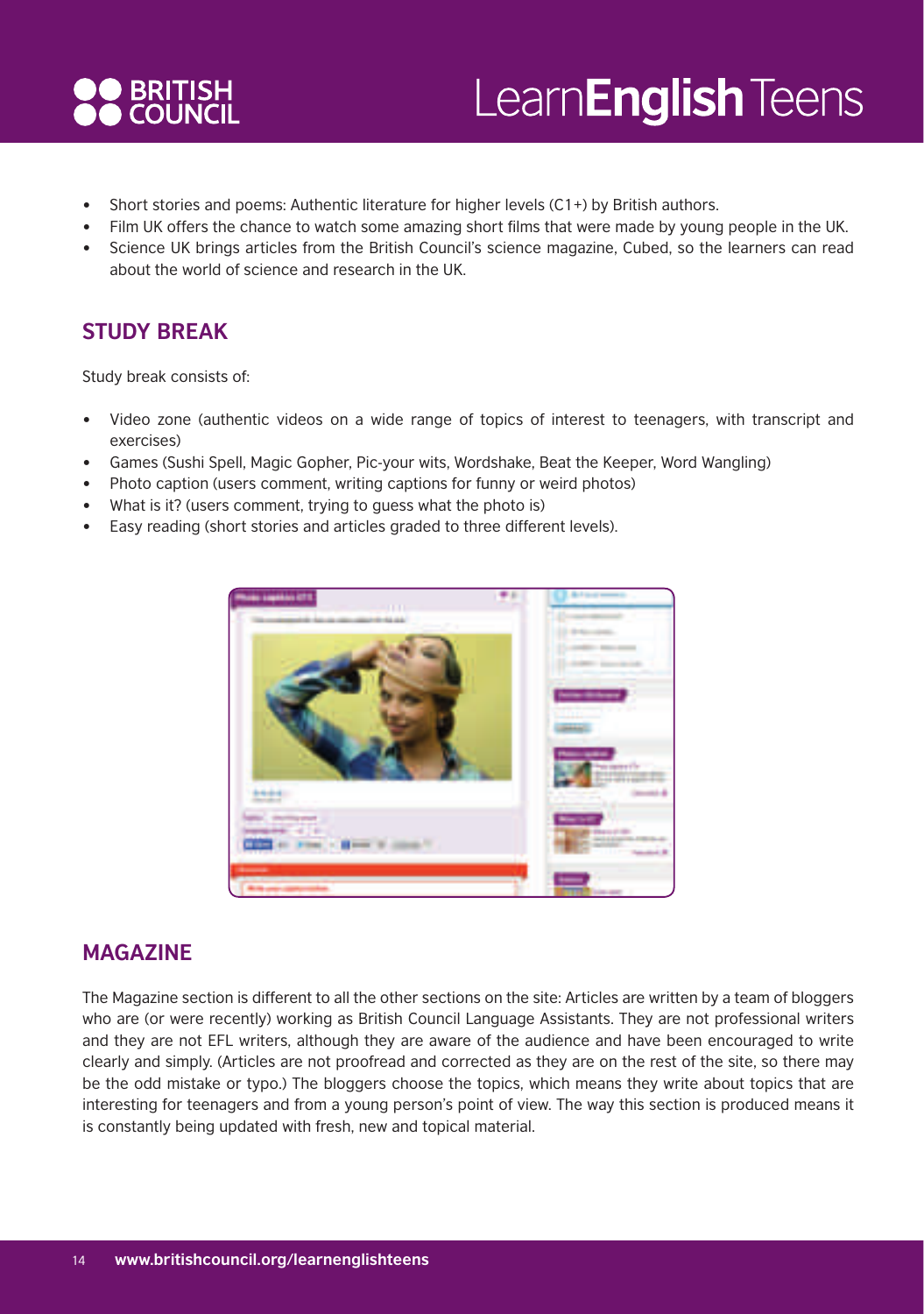

#### **EASY STEP GUIDE ON HOW TO REGISTER ON LEARNENGLISH TEENS WEBSITE**

Before you start using this map, download and try activities, you should log into the website. You or your student will register to get the most out of the site. If your students don't register, they won't be able to leave comments and interact with children learning English from all over the world.

To use the map, you can get to the website just by clicking on the link. When you click on the link, you will instantly be brought to a page with all of the relevant activities the site has to offer. There are lots of downloadable materials on the website, and many of the activities focus on particular grammar points or language use.

So, to register on the website, please follow the steps:

#### 1. Go to **http://learnenglishteens.britishcouncil.org/**

2. On the home page on the left upper side there is a Log in section:

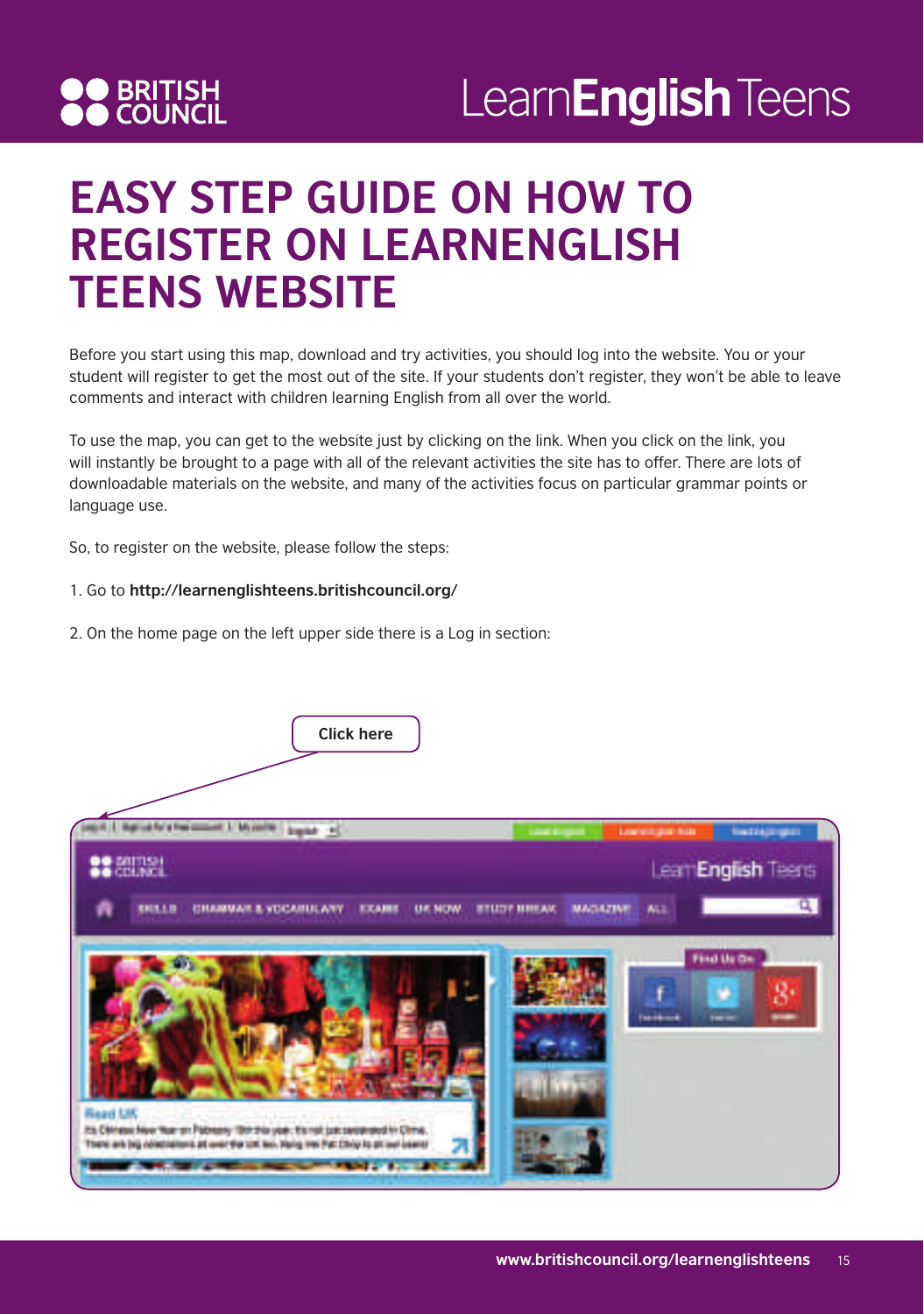

3. It will take you to the next page. Enter your Username and Password to log in if you registered before. If not, click on *Create new account button*.

|                                                           | <b>Click here</b> |
|-----------------------------------------------------------|-------------------|
|                                                           |                   |
| <b>User login</b>                                         |                   |
| Control MacAdolphia<br>des i<br>Paya university producers |                   |
|                                                           |                   |
| with them from magnitude that is at an an-                |                   |
| <b>Kiswan</b>                                             |                   |
| Inter the corrected that accompanies too registration     |                   |
| <b>Hop in using OpenID</b>                                |                   |
| <b>Last</b>                                               |                   |
|                                                           |                   |

4. You will be navigated to the registration page. Fill in the required fields and click on Create new account button

| <b>BUILDING CONTROLLERS</b><br><b>Create new account</b>                                                    |                                                                                                 |
|-------------------------------------------------------------------------------------------------------------|-------------------------------------------------------------------------------------------------|
|                                                                                                             |                                                                                                 |
| Cheate new bookunt : Log In How we can see und                                                              |                                                                                                 |
| ternario (De reit per paus fot) reine ded surmane for paus surranned.                                       |                                                                                                 |
| a are allowed bandwater a hat placed bines                                                                  | Fill in                                                                                         |
| <b>Burnet antimony</b>                                                                                      |                                                                                                 |
|                                                                                                             |                                                                                                 |
| All exclusion front Mini-particular and the party of this problems.<br>of the local contact and the station | The arming installation of matching and in about will drive the capital frame and rits sensors. |
| <b>County</b> *                                                                                             |                                                                                                 |
| 250mm and million                                                                                           |                                                                                                 |
| <b>Date of Link 1</b>                                                                                       |                                                                                                 |
|                                                                                                             | <b>Click here</b>                                                                               |
| No. 5 11 11 11 11 3                                                                                         |                                                                                                 |
|                                                                                                             |                                                                                                 |
| <b>The off Lines</b>                                                                                        |                                                                                                 |
|                                                                                                             |                                                                                                 |
| <b>Supervision for Service Unit</b>                                                                         |                                                                                                 |
| By scentifing the born you adopt the Editor; yriving policy.                                                |                                                                                                 |
|                                                                                                             | <b>Click here</b>                                                                               |
| Drawing Harry Antony of                                                                                     |                                                                                                 |
|                                                                                                             |                                                                                                 |
|                                                                                                             |                                                                                                 |

Please, remember your Username and Password to enter the website next time.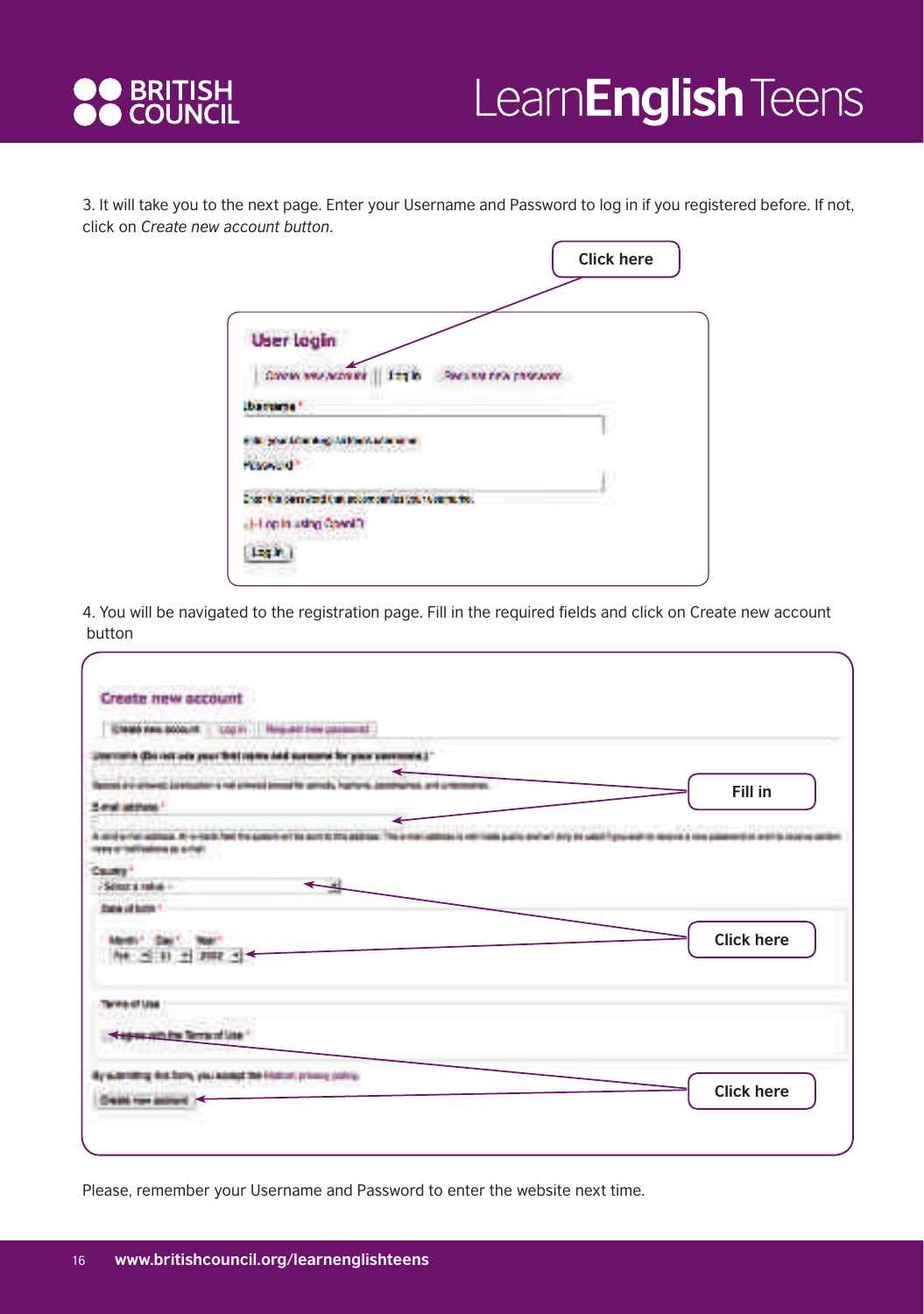

# **Digital Map Grades VII-IX**

|                   | Listening | <b>Reading</b> | <b>Speaking</b><br>(watch and read)                                                                                       | Writing                                                                                                |
|-------------------|-----------|----------------|---------------------------------------------------------------------------------------------------------------------------|--------------------------------------------------------------------------------------------------------|
|                   |           |                | <b>Talking about your</b><br>family                                                                                       |                                                                                                        |
|                   |           |                | http://<br>learnenglishteens.<br>britishcouncil.org/<br>skills/speaking-skills-<br>practice/talking-<br>about-your-family |                                                                                                        |
| Vocabulary        |           |                | Family related<br>vocabulary.                                                                                             |                                                                                                        |
| <b>Activities</b> |           |                | Multiple choice, gap<br>fill, gap fill typing,<br>discussion.                                                             |                                                                                                        |
| Resources         |           |                | Exercises, answers,<br>transcript.                                                                                        |                                                                                                        |
|                   |           |                | <b>Making plans</b>                                                                                                       | <b>Chat</b>                                                                                            |
|                   |           |                | http://<br>learnenglishteens.<br>britishcouncil.org/<br>skills/speaking-skills-<br>practice/making-plans                  | http://<br>learnenglishteens.<br>britishcouncil.org/<br>skills/writing-skills-<br>practice/chat        |
| Vocabulary        |           |                | Birthday party,<br>bowling, shopping<br>center, etc.                                                                      | Liza's house, kisses,<br>laughing out loud, etc.                                                       |
| <b>Activities</b> |           |                | Multiple choice, gap<br>fill, discussion.                                                                                 | Gap fill, discussion.                                                                                  |
| Resources         |           |                | Exercises, answers,<br>transcript.                                                                                        | Exercises, answers,<br>text, writing practice.                                                         |
|                   |           |                |                                                                                                                           | The school trip                                                                                        |
|                   |           |                |                                                                                                                           | http://<br>learnenglishteens.<br>britishcouncil.org/<br>skills/writing-skills-<br>practice/school-trip |
| Vocabulary        |           |                |                                                                                                                           | Weekend, trip, centre,<br>museum, etc.                                                                 |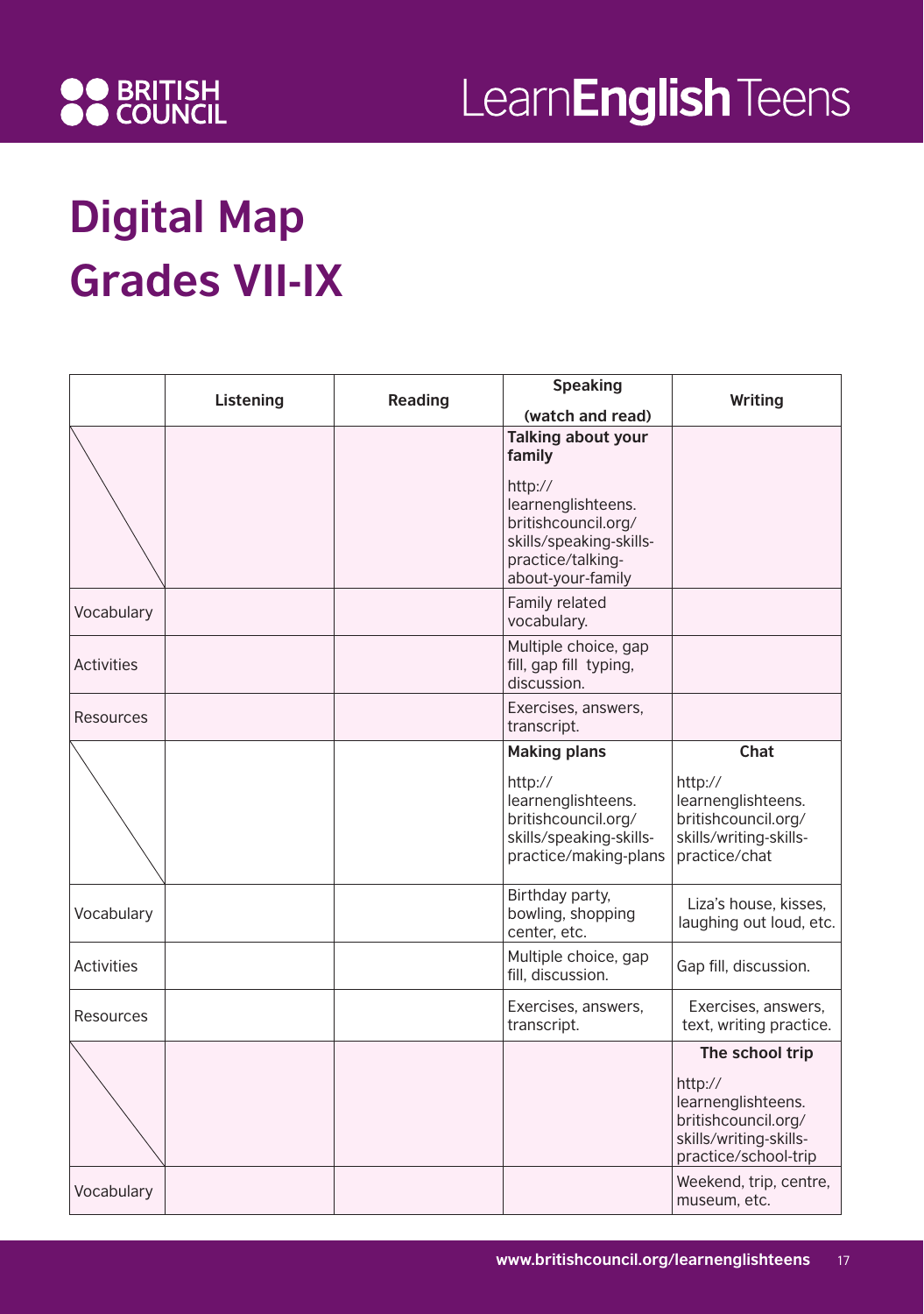# **OO** BRITISH<br>**OO** COUNCIL

| <b>Activities</b> |                                                                                                                                                                   |                                                                                                            | Gap fill, multiple<br>choice, discussion                                                                                             |
|-------------------|-------------------------------------------------------------------------------------------------------------------------------------------------------------------|------------------------------------------------------------------------------------------------------------|--------------------------------------------------------------------------------------------------------------------------------------|
| Resources         |                                                                                                                                                                   |                                                                                                            | Exercises, answers,<br>writing practice,<br>information,.                                                                            |
|                   | On the internet<br>http://<br>learnenglishteens.<br>britishcouncil.org/<br>skills/reading-skills-<br>practice/internet                                            | What is it?<br>http://<br>learnenglishteens.<br>britishcouncil.org/<br>study-break/what-it/<br>what-it-049 | <b>Photo Caption</b><br>http://<br>learnenglishteens.<br>britishcouncil.org/<br>study-break/photo-<br>captions/photo-<br>caption-084 |
| Vocabulary        | Teacher, courses,<br>exam, activity monitor,<br>etc.                                                                                                              |                                                                                                            |                                                                                                                                      |
| <b>Activities</b> | True/false, gap fill,<br>discussion.                                                                                                                              | Discussion                                                                                                 | Discussion                                                                                                                           |
| Resources         | Exercises, answers,<br>website.                                                                                                                                   |                                                                                                            | Related topics -<br>technology, mobile<br>devices, online safety                                                                     |
|                   | Are you a good<br>digital citizen?<br>http://<br>learnenglishteens.<br>britishcouncil.org/<br>skills/reading-skills-<br>practice/are-you-<br>good-digital-citizen | What is it?<br>http://<br>learnenglishteens.<br>britishcouncil.org/<br>study-break/what-it/<br>what-it-047 | <b>Photo Caption</b><br>http://<br>learnenglishteens.<br>britishcouncil.org/<br>study-break/photo-<br>captions/photo-<br>caption-062 |
| Vocabulary        | Digital citizen, modern<br>world, active, online,<br>etc.                                                                                                         |                                                                                                            |                                                                                                                                      |
| <b>Activities</b> | Multiple selection, gap<br>fill, discussion.                                                                                                                      | <b>Discussion</b>                                                                                          | <b>Discussion</b>                                                                                                                    |
| Resources         | Exercises, answers,<br>quiz                                                                                                                                       |                                                                                                            | Related topics:<br>books and literature,<br>libraries.                                                                               |
|                   | 7 tips of a tidy desk                                                                                                                                             |                                                                                                            | <b>Photo Caption</b>                                                                                                                 |
|                   | http://<br>learnenglishteens.<br>britishcouncil.org/<br>skills/reading-skills-<br>practice/7-tips-tidy-<br>desk                                                   |                                                                                                            | http://<br>learnenglishteens.<br>britishcouncil.org/<br>study-break/photo-<br>captions/photo-<br>caption-089                         |
| Vocabulary        | Scanner, smartphone,<br>noticeboard, bin, etc.                                                                                                                    |                                                                                                            |                                                                                                                                      |
| <b>Activities</b> | True and false,<br>grouping, discussion.                                                                                                                          |                                                                                                            | Discussion                                                                                                                           |
| Resources         | Exercises, answers,<br>tips                                                                                                                                       |                                                                                                            | Related topics -<br>technology                                                                                                       |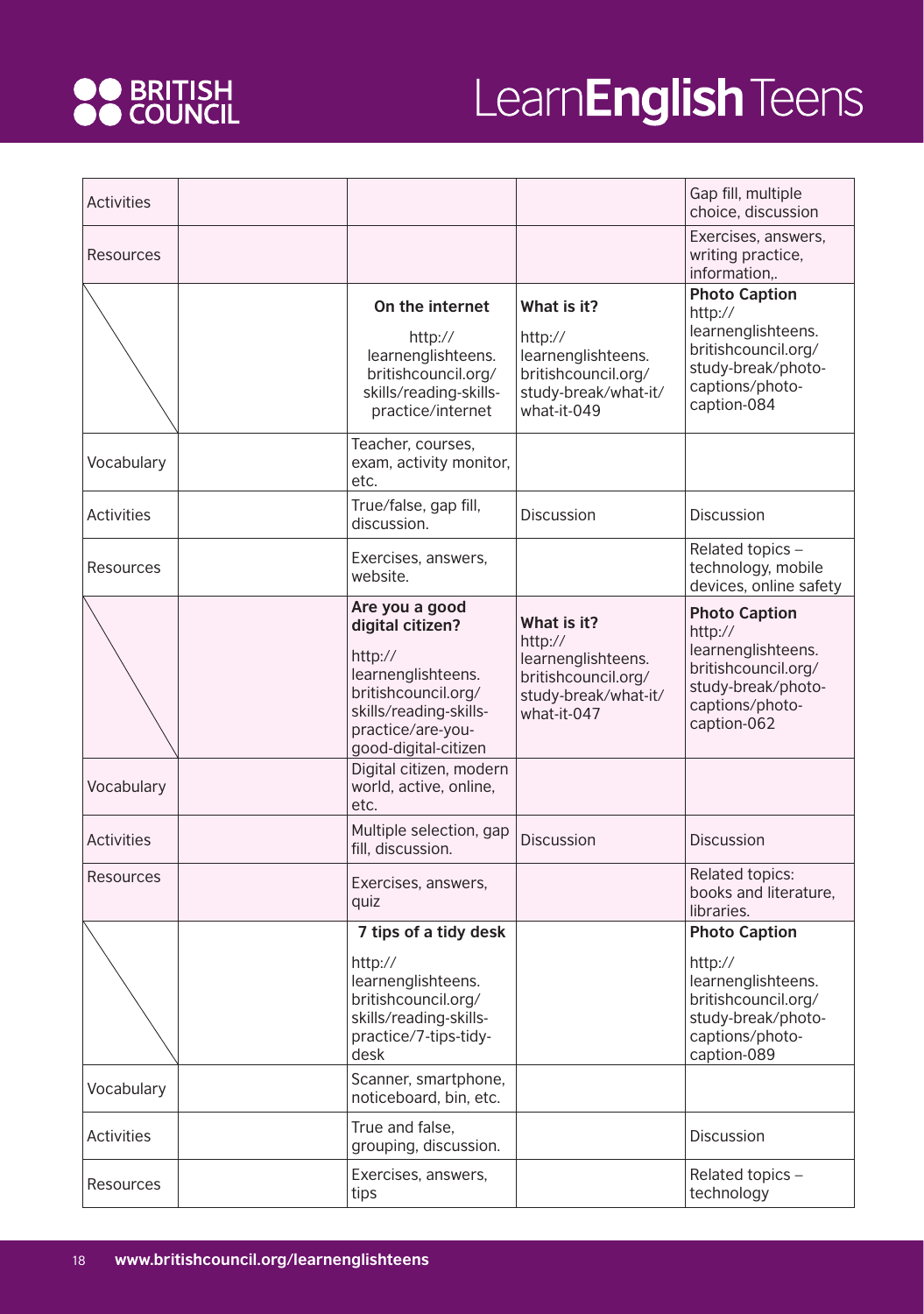# **OO** BRITISH<br>**OO** COUNCIL

|                   | Using colours to do<br>homework                                                                                            | What is it?                                                                                   |                                                                                                                                                                                                                                                      |
|-------------------|----------------------------------------------------------------------------------------------------------------------------|-----------------------------------------------------------------------------------------------|------------------------------------------------------------------------------------------------------------------------------------------------------------------------------------------------------------------------------------------------------|
|                   | http://<br>learnenglishteens.<br>britishcouncil.org/<br>skills/listening-skills-<br>practice/using-<br>colours-do-homework | http://<br>learnenglishteens.<br>britishcouncil.org/<br>study-break/what-it/<br>what-it-063-0 |                                                                                                                                                                                                                                                      |
| Vocabulary        | Stationary shop,<br>coding, organize,<br>sticky notes, etc.                                                                |                                                                                               |                                                                                                                                                                                                                                                      |
| <b>Activities</b> | True/false, matching,<br>gap fill, discussion                                                                              | <b>Discussion</b>                                                                             |                                                                                                                                                                                                                                                      |
| <b>Resources</b>  | Exercises, answers,<br>transcript                                                                                          |                                                                                               |                                                                                                                                                                                                                                                      |
|                   | <b>Taking notes</b>                                                                                                        |                                                                                               | <b>Photo Caption</b><br>http://                                                                                                                                                                                                                      |
|                   | http://<br>learnenglishteens.<br>britishcouncil.org/<br>skills/listening-skills-<br>practice/taking-notes                  |                                                                                               | learnenglishteens.<br>britishcouncil.org/<br>study-break/photo-<br>captions/photo-<br>caption-071                                                                                                                                                    |
| Vocabulary        | history, important,<br>draw, memory, etc.                                                                                  |                                                                                               |                                                                                                                                                                                                                                                      |
| <b>Activities</b> | True/false, gap fill,<br>discussion.                                                                                       |                                                                                               | Discussion                                                                                                                                                                                                                                           |
| Resources         | Exercises, answers,<br>transcript.                                                                                         |                                                                                               |                                                                                                                                                                                                                                                      |
|                   | <b>Free time</b><br>http://<br>learnenglishteens.<br>britishcouncil.org/<br>skills/listening-skills-<br>practice/free-time |                                                                                               | <b>Photo Caption</b><br>http://<br>learnenglishteens.<br>britishcouncil.org/<br>study-break/photo-<br>captions/photo-<br>caption-070<br>http://<br>learnenglishteens.<br>britishcouncil.org/<br>study-break/photo-<br>captions/photo-<br>caption-034 |
| Vocabulary        | Water sports, indoor<br>sports, outdoor<br>sports, etc.                                                                    |                                                                                               |                                                                                                                                                                                                                                                      |
| <b>Activities</b> | Gap fill typing, true/<br>false, discussion.                                                                               |                                                                                               | Discussion                                                                                                                                                                                                                                           |
| Resources         | Exercises, answers,<br>transcript                                                                                          |                                                                                               |                                                                                                                                                                                                                                                      |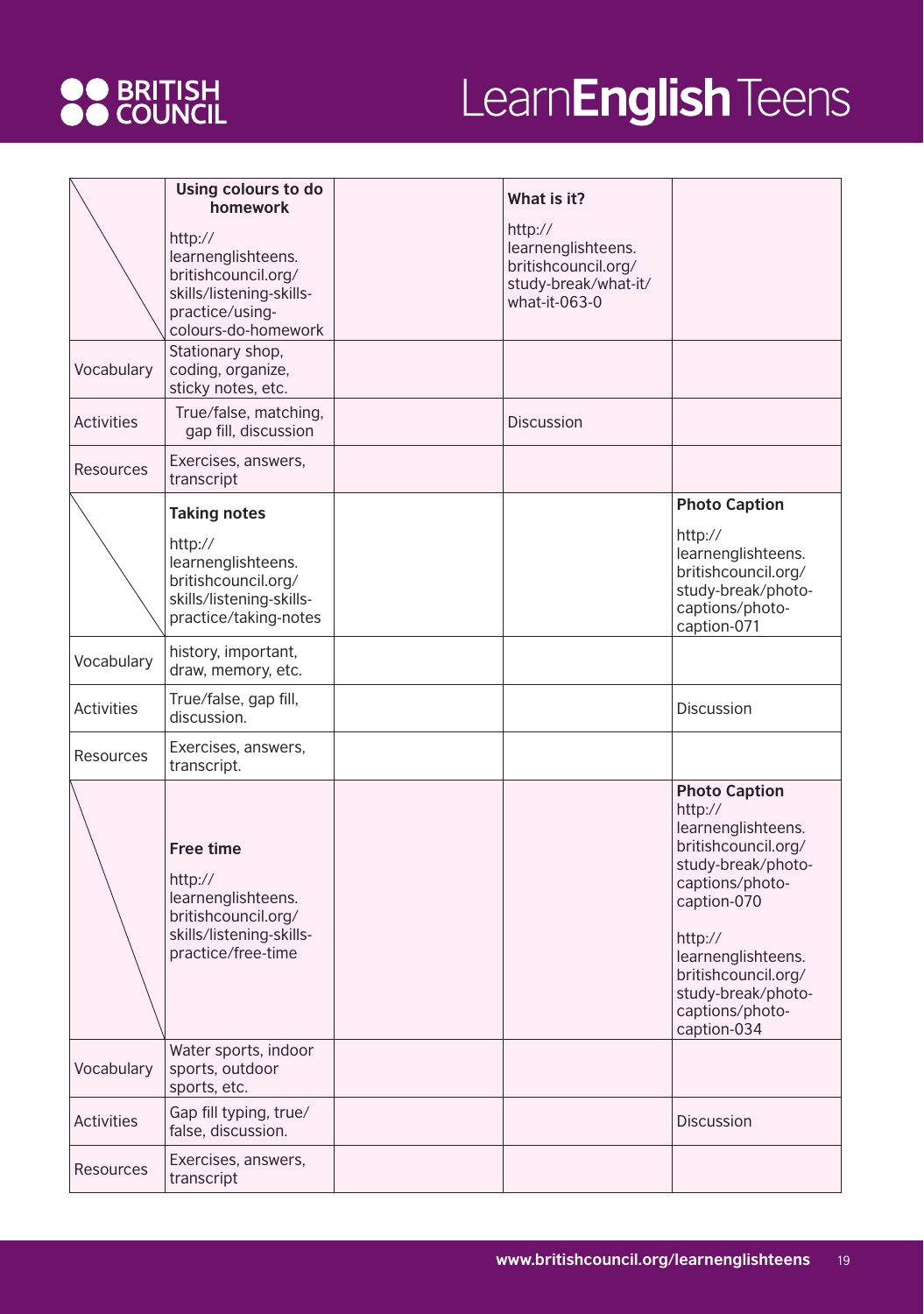

|                   |                                                                                                                                  | Going out - What's<br>on<br>http://<br>learnenglishteens.<br>britishcouncil.org/<br>skills/reading-skills-<br>practice/going-out    | What is it?<br>http://<br>learnenglishteens.<br>britishcouncil.org/<br>study-break/what-it/<br>what-it-020                                                                                                | An email about<br>sports<br>http://<br>learnenglishteens.<br>britishcouncil.org/<br>skills/writing-skills-<br>practice/email-about-<br>sports |
|-------------------|----------------------------------------------------------------------------------------------------------------------------------|-------------------------------------------------------------------------------------------------------------------------------------|-----------------------------------------------------------------------------------------------------------------------------------------------------------------------------------------------------------|-----------------------------------------------------------------------------------------------------------------------------------------------|
| Vocabulary        |                                                                                                                                  | Put the actions under<br>the correct places,<br>stadium, sport events,<br>market, etc.                                              |                                                                                                                                                                                                           | American football,<br>soccer, surfing, etc.                                                                                                   |
| <b>Activities</b> |                                                                                                                                  | Multiple choice, true/<br>false, discussion.                                                                                        | Discussion                                                                                                                                                                                                | True/false, discussion.                                                                                                                       |
| Resources         |                                                                                                                                  | Exercises, answers,<br>adverts                                                                                                      |                                                                                                                                                                                                           | Exercises, answers,<br>email, writing practice                                                                                                |
|                   | Going to the cinema<br>http://<br>learnenglishteens.<br>britishcouncil.org/<br>skills/listening-skills-<br>practice/going-cinema |                                                                                                                                     | <b>Giving your opinion</b><br>http://<br>learnenglishteens.<br>britishcouncil.org/<br>skills/speaking-skills-<br>practice/giving-your-<br>opinion                                                         | <b>Film review</b><br>http://<br>learnenglishteens.<br>britishcouncil.org/<br>skills/writing-skills-<br>practice/film-review                  |
| Vocabulary        | Science fiction,<br>romantic, historical<br>drama, etc.                                                                          |                                                                                                                                     | Boring, exciting,<br>annoying, cool, etc.                                                                                                                                                                 | Types of films, sci-fi,<br>terrible, etc.                                                                                                     |
| Activities        | Multiple choice,<br>discussion                                                                                                   |                                                                                                                                     | Matching, gap fill,<br>reordering, discussion                                                                                                                                                             | Multiple choice,<br>grouping, discussion                                                                                                      |
| Resources         | Exercises, answers,<br>transcript                                                                                                |                                                                                                                                     | Exercises, answers,<br>transcript                                                                                                                                                                         | Exercises, answers,<br>text, writing practice                                                                                                 |
|                   | <b>Eating out</b><br>http://<br>learnenglishteens.<br>britishcouncil.org/<br>skills/listening-skills-<br>practice/eating-out     | A restaurant menu<br>http://<br>learnenglishteens.<br>britishcouncil.org/<br>skills/reading-skills-<br>practice/restaurant-<br>menu | What is it?<br>http://<br>learnenglishteens.<br>britishcouncil.org/<br>study-break/what-it/<br>what-it-011<br>http://<br>learnenglishteens.<br>britishcouncil.org/<br>study-break/what-it/<br>what-it-032 | A recipe<br>http://<br>learnenglishteens.<br>britishcouncil.org/<br>skills/writing-skills-<br>practice/recipe                                 |
| Vocabulary        | Sausages, omelette,<br>etc.                                                                                                      | Cheese, burger, pasta,<br>vegetables<br>Main course, snacks,<br>etc.                                                                |                                                                                                                                                                                                           | Saucepan, cooking<br>pot, pepper, etc.                                                                                                        |
| <b>Activities</b> | True, false, discussion.                                                                                                         | True/false, gap fill,<br>recommandations,<br>discussion.                                                                            | Discussion.                                                                                                                                                                                               | True/false, commas,<br>verb forms,<br>discussion.                                                                                             |
| Resources         | Exercises, answers,<br>transcript.                                                                                               | Exercises, answers,<br>menu                                                                                                         |                                                                                                                                                                                                           | Exercise, answers,<br>text, writing practice.                                                                                                 |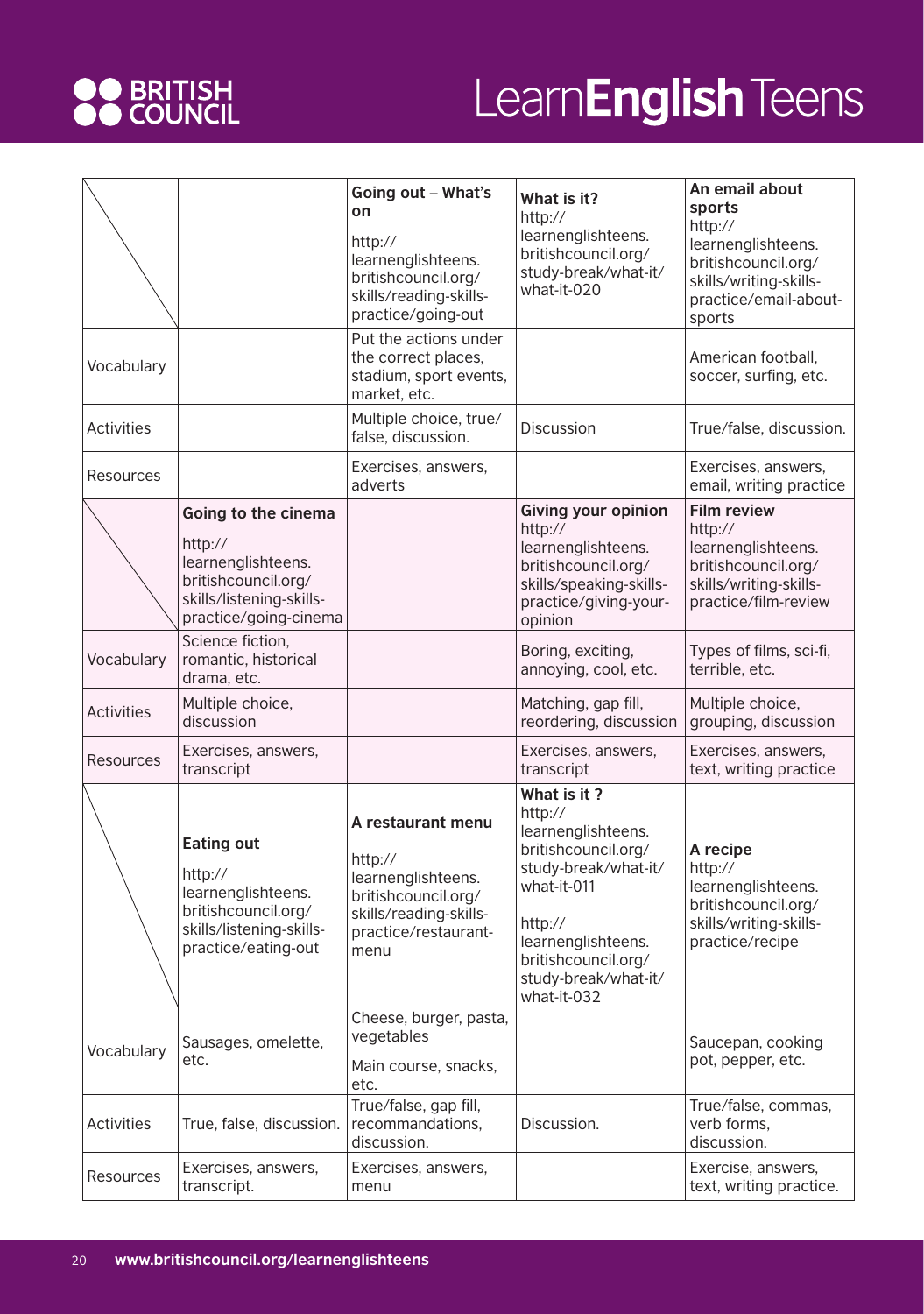# **OO** BRITISH<br>**OO** COUNCIL

|                   |                                                                                                                                                  | Shopping signs and<br>notices                                                                                             |                                                                                                                                                                                                                                            |                                                                                                                              |
|-------------------|--------------------------------------------------------------------------------------------------------------------------------------------------|---------------------------------------------------------------------------------------------------------------------------|--------------------------------------------------------------------------------------------------------------------------------------------------------------------------------------------------------------------------------------------|------------------------------------------------------------------------------------------------------------------------------|
|                   |                                                                                                                                                  | http://<br>learnenglishteens.<br>britishcouncil.org/<br>skills/reading-skills-<br>practice/shopping-<br>signs-and-notices |                                                                                                                                                                                                                                            |                                                                                                                              |
| Vocabulary        |                                                                                                                                                  | Electrical shop, sports<br>shop, games console,<br>sale, special offer, etc.                                              |                                                                                                                                                                                                                                            |                                                                                                                              |
| <b>Activities</b> |                                                                                                                                                  | Matching, true/false,<br>gap fill, discussion.                                                                            |                                                                                                                                                                                                                                            |                                                                                                                              |
| Resources         |                                                                                                                                                  | Exercises, answers,<br>adverts.                                                                                           |                                                                                                                                                                                                                                            |                                                                                                                              |
|                   | <b>Shopping for clothes</b><br>http://<br>learnenglishteens.<br>britishcouncil.org/<br>skills/listening-skills-<br>practice/shopping-<br>clothes |                                                                                                                           | <b>Buying new shoes</b><br>http://<br>learnenglishteens.<br>britishcouncil.org/<br>skills/speaking-skills-<br>practice/buying-new-<br>shoes<br>http://<br>learnenglishteens.<br>britishcouncil.org/<br>study-break/what-it/<br>what-it-070 |                                                                                                                              |
| Vocabulary        | Credit card, cash,<br>check out, etc.                                                                                                            |                                                                                                                           | I'm a size  Black,<br>please, etc.                                                                                                                                                                                                         |                                                                                                                              |
| <b>Activities</b> | Grouping, gap fill,<br>discussion.                                                                                                               |                                                                                                                           | Multiple choice,<br>gap fill, reordering,<br>discussion.                                                                                                                                                                                   |                                                                                                                              |
| Resources         | Exercises, answers,<br>transcript.                                                                                                               |                                                                                                                           | Exercises, answers,<br>transcript.                                                                                                                                                                                                         |                                                                                                                              |
|                   | <b>Stop wasting time</b><br>http://<br>learnenglishteens.<br>britishcouncil.org/<br>skills/listening-skills-<br>practice/stop-wasting-<br>time   | Finding a job<br>http://<br>learnenglishteens.<br>britishcouncil.org/<br>skills/reading-skills-<br>practice/finding-job   |                                                                                                                                                                                                                                            | <b>Summer Jobs</b><br>http://<br>learnenglishteens.<br>britishcouncil.org/<br>skills/writing-skills-<br>practice/summer-jobs |
| Vocabulary        | End up, start off,<br>waste,<br>turn off, etc.                                                                                                   | Babysitter, shop<br>assistant, paper boy,<br>cashier, etc.                                                                |                                                                                                                                                                                                                                            | Drama, photography,<br>instructor, art, etc.                                                                                 |
| <b>Activities</b> | Reordering, true/false,<br>discussion.                                                                                                           | Matching, multiple<br>choice, true/false,<br>discussion.                                                                  |                                                                                                                                                                                                                                            | Information transfer,<br>gap fill, discussion.                                                                               |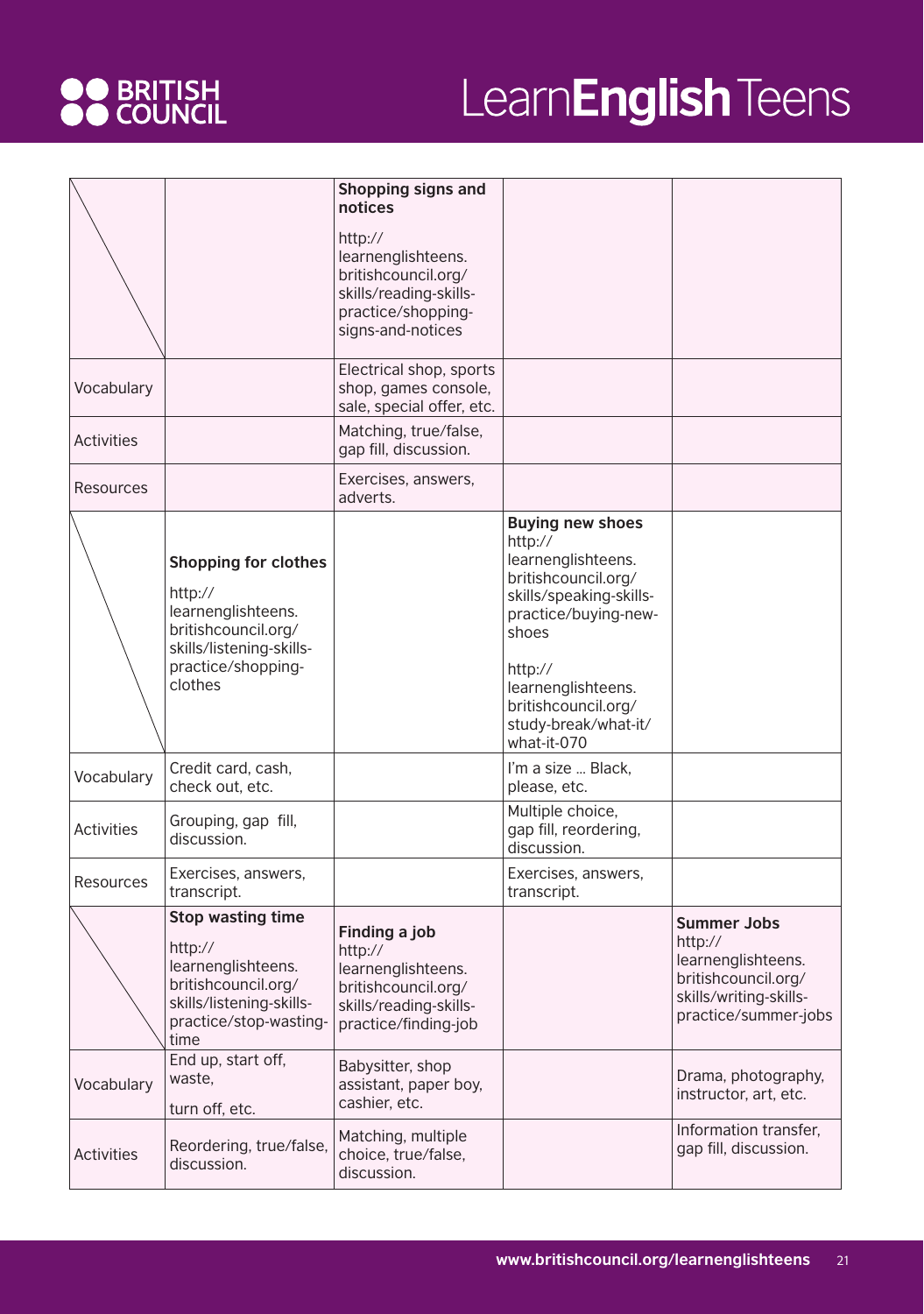

| Resources         | Exercises, answers,<br>transcript. | Exercises, answers,<br>adverts.                                                                                              |                                                                                                            | Exercises, answers,<br>text, writing practice.                                                                                      |
|-------------------|------------------------------------|------------------------------------------------------------------------------------------------------------------------------|------------------------------------------------------------------------------------------------------------|-------------------------------------------------------------------------------------------------------------------------------------|
|                   |                                    | My city<br>http://<br>learnenglishteens.<br>britishcouncil.org/<br>skills/reading-skills-<br>practice/my-city                |                                                                                                            |                                                                                                                                     |
| Vocabulary        |                                    | Classify City/<br>countryside<br>Related vocabulary.                                                                         |                                                                                                            |                                                                                                                                     |
| <b>Activities</b> |                                    | Grouping, true/false,<br>matching, discussion                                                                                |                                                                                                            |                                                                                                                                     |
| Resources         |                                    | Exercises, answers,<br>flyer.                                                                                                |                                                                                                            |                                                                                                                                     |
|                   |                                    | <b>My Town</b><br>http://<br>learnenglishteens.<br>britishcouncil.org/<br>skills/reading-skills-<br>practice/my-town         | What is it?<br>http://<br>learnenglishteens.<br>britishcouncil.org/<br>study-break/what-it/<br>what-it-015 |                                                                                                                                     |
| Vocabulary        |                                    | Surfing, water-skiing,<br>etc.                                                                                               |                                                                                                            |                                                                                                                                     |
| <b>Activities</b> |                                    | Match the words &<br>pictures, discussion.                                                                                   | Discussion.                                                                                                |                                                                                                                                     |
| Resources         |                                    | Multiple choice,<br>answers, text.                                                                                           |                                                                                                            |                                                                                                                                     |
|                   |                                    | Mind map (transport)<br>http://<br>learnenglishteens.<br>britishcouncil.org/<br>skills/reading-skills-<br>practice/mind-maps | What is it?<br>http://<br>learnenglishteens.<br>britishcouncil.org/<br>study-break/what-it/<br>what-it-033 | <b>Photo caption</b><br>http://<br>learnenglishteens.<br>britishcouncil.org/<br>study-break/photo-<br>captions/photo-<br>captin-034 |
| Vocabulary        |                                    | Sea/ocean, transport,<br>road, rail, center,<br>middle, etc.                                                                 |                                                                                                            |                                                                                                                                     |
| <b>Activities</b> |                                    | True/false, ordering,<br>gap fill, discussion.                                                                               | Discussion.                                                                                                | Discussion.                                                                                                                         |
| Resources         |                                    | Exercises, text,<br>answers.                                                                                                 |                                                                                                            |                                                                                                                                     |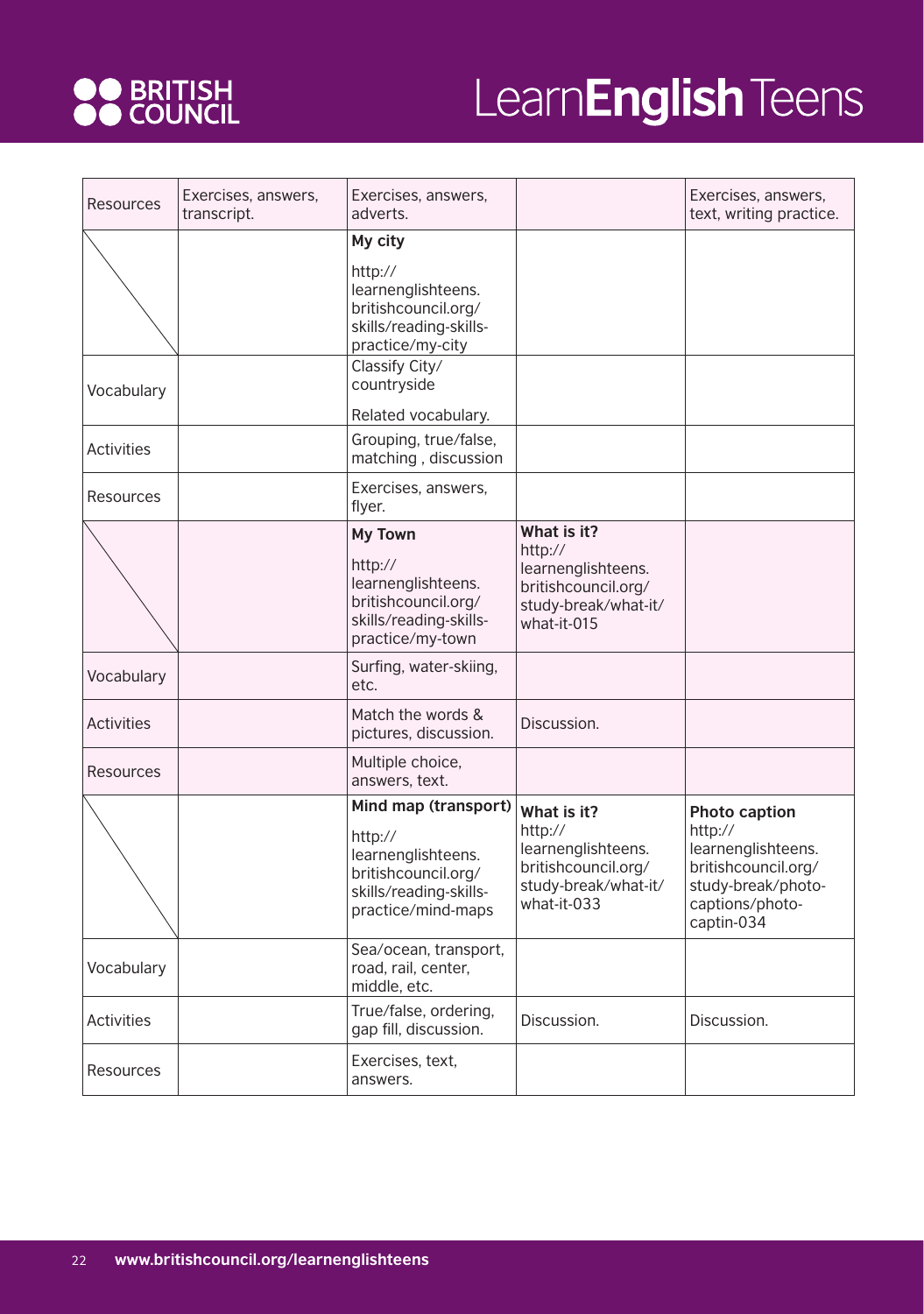# **OO** BRITISH<br>**OO** COUNCIL

|                   |                                                                                                                                                |                                                                                                                                     |                                                                                                            | <b>Invitation messages</b>                                                                                                                   |
|-------------------|------------------------------------------------------------------------------------------------------------------------------------------------|-------------------------------------------------------------------------------------------------------------------------------------|------------------------------------------------------------------------------------------------------------|----------------------------------------------------------------------------------------------------------------------------------------------|
|                   |                                                                                                                                                |                                                                                                                                     |                                                                                                            | http://<br>learnenglishteens.<br>britishcouncil.org/<br>skills/writing-skills-<br>practice/invitation-<br>messages                           |
| Vocabulary        |                                                                                                                                                |                                                                                                                                     |                                                                                                            | Let me know, hear<br>from somebody, write<br>a reply, etc.                                                                                   |
| <b>Activities</b> |                                                                                                                                                |                                                                                                                                     |                                                                                                            | Multiple choice, gap<br>fill, discussion.                                                                                                    |
| Resources         |                                                                                                                                                |                                                                                                                                     |                                                                                                            | Exercises, answers,<br>letter, writing practice.                                                                                             |
|                   | <b>Travelling abroad</b><br>http://<br>learnenglishteens.<br>britishcouncil.org/<br>skills/listening-skills-<br>practice/travelling-<br>abroad |                                                                                                                                     | What is it?<br>http://<br>learnenglishteens.<br>britishcouncil.org/<br>study-break/what-it/<br>what-it-022 | <b>Travelling abroad</b><br>http://<br>learnenglishteens.<br>britishcouncil.org/<br>skills/writing-skills-<br>practice/travelling-<br>abroad |
| Vocabulary        | Arrive, airport,<br>immigration, take off,<br>etc.                                                                                             |                                                                                                                                     |                                                                                                            | Weather, windy, wet,<br>favourite sports, etc.                                                                                               |
| <b>Activities</b> | Matching, typing,<br>discussion.                                                                                                               |                                                                                                                                     | Discussion.                                                                                                | True/false, spelling,<br>discussion.                                                                                                         |
| Resources         | Exercises, answers,<br>transctipt.                                                                                                             |                                                                                                                                     |                                                                                                            | Exercises, answers,<br>email, writing, writing<br>practice.                                                                                  |
|                   | <b>Giving directions</b><br>http://<br>learnenglishteens.<br>britishcouncil.org/<br>skills/listening-skills-<br>practice/giving-<br>directions | A train timetable<br>http://<br>learnenglishteens.<br>britishcouncil.org/<br>skills/reading-skills-<br>practice/train-<br>timetable |                                                                                                            |                                                                                                                                              |
| Vocabulary        | Opposite, turn right,<br>go straight on, etc.                                                                                                  | Depart, journey, arrive,<br>duration, etc.                                                                                          |                                                                                                            |                                                                                                                                              |
| <b>Activities</b> | Gap fill, gap fill typing,<br>discussion.                                                                                                      | True/false, gap fill,<br>multiple choice,<br>discussion.                                                                            |                                                                                                            |                                                                                                                                              |
| Resources         | Exercises, answers,<br>transcript.                                                                                                             | Exercises, answers,<br>timetable and ticket.                                                                                        |                                                                                                            |                                                                                                                                              |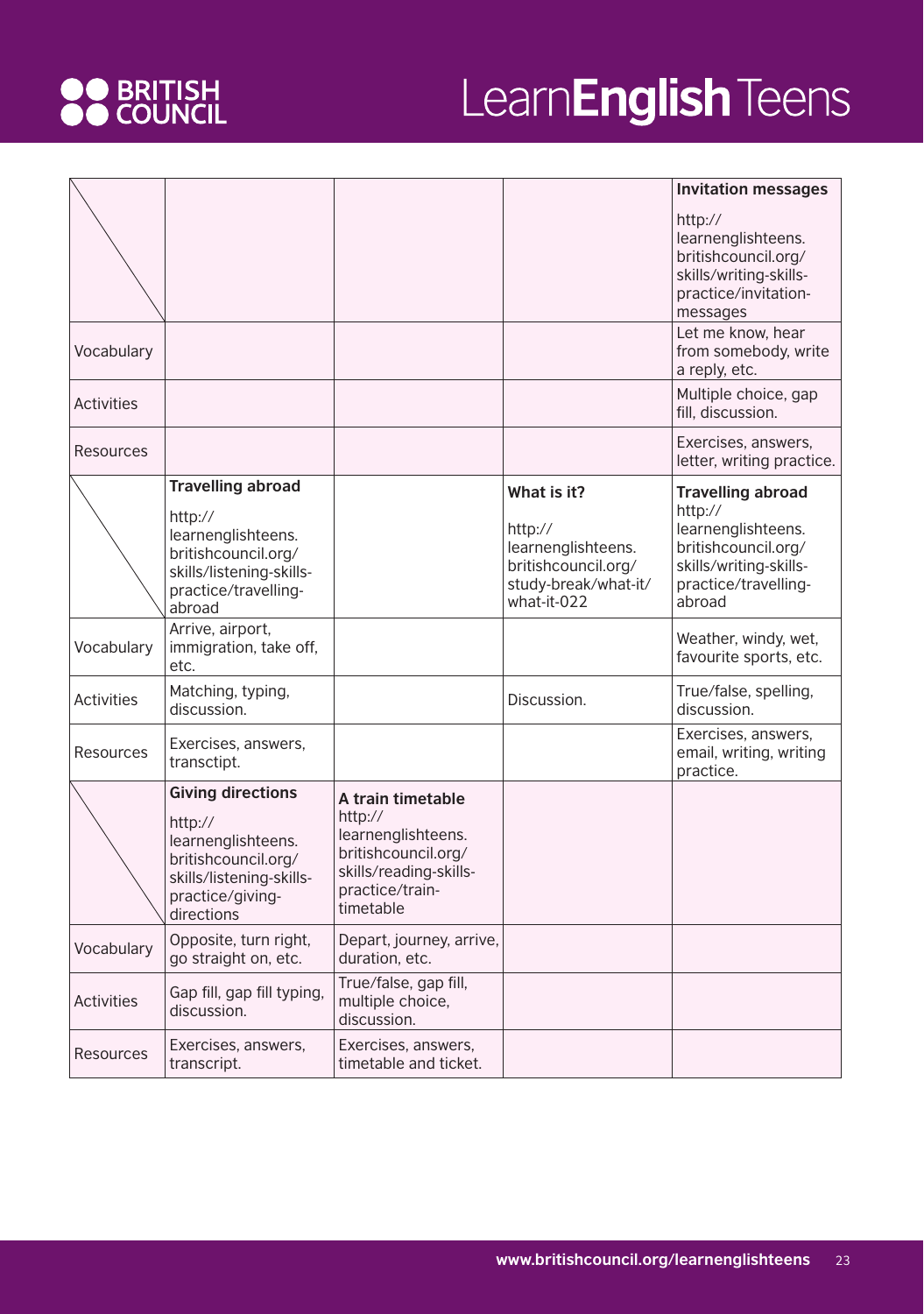

|                   | <b>Train and travel</b><br>http://<br>learnenglishteens.<br>britishcouncil.org/<br>skills/listening-skills-<br>practice/trains-and-<br>travel | What is it?<br>http://<br>learnenglishteens.<br>britishcouncil.org/<br>study-break/what-it/<br>what-it-043 | <b>Train and travel</b><br>http://<br>learnenglishteens.<br>britishcouncil.org/<br>skills/writing-skills-<br>practice/trains-and-<br>travel |
|-------------------|-----------------------------------------------------------------------------------------------------------------------------------------------|------------------------------------------------------------------------------------------------------------|---------------------------------------------------------------------------------------------------------------------------------------------|
| Vocabulary        | Platform, single,<br>return/back, etc.                                                                                                        |                                                                                                            | How fast can you<br>think?<br>What time does the<br>train arrive? etc.                                                                      |
| <b>Activities</b> | Matching, question<br>and answer,<br>discussion.                                                                                              | Discussion                                                                                                 | Grouping, email<br>structure, reply to<br>email, discussion.                                                                                |
| Resources         | Exercises, answers,<br>transcript.                                                                                                            |                                                                                                            | Exercises, answers,<br>email, writing practice.                                                                                             |
|                   | <b>Tour of London</b><br>http://<br>learnenglishteens.<br>britishcouncil.org/<br>skills/listening-skills-<br>practice/tour-london             |                                                                                                            |                                                                                                                                             |
| Vocabulary        | Buckingham palace,<br>London bus, London<br>eye, etc.                                                                                         |                                                                                                            |                                                                                                                                             |
| <b>Activities</b> | Reordering, multiple<br>choice, discussion                                                                                                    |                                                                                                            |                                                                                                                                             |
| Resources         | Exercises, answers,<br>transcript                                                                                                             |                                                                                                            |                                                                                                                                             |
|                   | <b>Weather forecast</b><br>http://<br>learnenglishteens.<br>britishcouncil.org/<br>skills/listening-skills-<br>practice/weather-<br>forecast  | What is it?<br>http://<br>learnenglishteens.<br>britishcouncil.org/<br>study-break/what-it/<br>what-it-059 | <b>Photo Caption</b><br>http://<br>learnenglishteens.<br>britishcouncil.org/<br>study-break/photo-<br>captions/photo-<br>caption-080        |
| Vocabulary        | Thunderstorm, cloudy,<br>windy, etc.                                                                                                          |                                                                                                            |                                                                                                                                             |
| Activities        | Matching, gap fill<br>typing, discussion                                                                                                      | discussion                                                                                                 | discussion                                                                                                                                  |
| Resources         | Exercises, answers,<br>transcript                                                                                                             |                                                                                                            |                                                                                                                                             |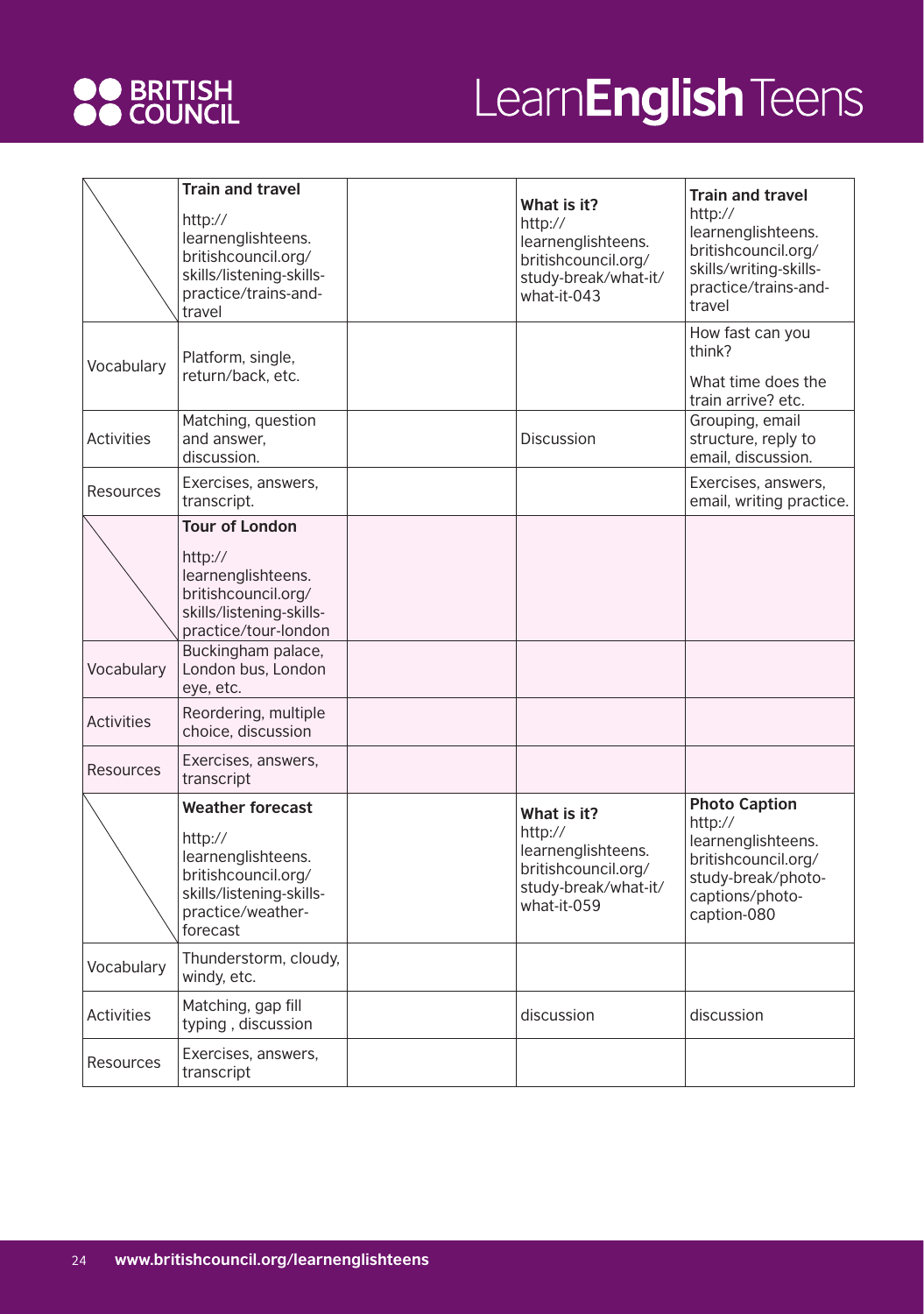# **OO** BRITISH<br>**OO** COUNCIL

|                   | <b>Films and</b><br><b>Entertainment</b><br>http://<br>learnenglishteens.<br>britishcouncil.org/<br>skills/reading-skills-<br>practice/films-and-<br>entertainment |                                                                                                                                                                                                           | A postcard from New<br><b>York</b><br>http://<br>learnenglishteens.<br>britishcouncil.org/<br>skills/writing-skills-<br>practice/postcard-<br>new-york |
|-------------------|--------------------------------------------------------------------------------------------------------------------------------------------------------------------|-----------------------------------------------------------------------------------------------------------------------------------------------------------------------------------------------------------|--------------------------------------------------------------------------------------------------------------------------------------------------------|
| Vocabulary        | Award, actress, star,<br>nominate, celebrity,<br>etc.                                                                                                              |                                                                                                                                                                                                           | The Brooklyn Bridge.<br>A yellow taxi, a<br>Broadway theatre, etc.                                                                                     |
| <b>Activities</b> | Ordering, true/false,<br>multiple choice,<br>discussion.                                                                                                           |                                                                                                                                                                                                           | Grouping, gap fill<br>typing, discussion.                                                                                                              |
| Resources         | Exercises, answers,<br>article.                                                                                                                                    |                                                                                                                                                                                                           | Exercises, answers,<br>postcard, writing<br>practice.                                                                                                  |
|                   | <b>About the Earth</b><br>http://<br>learnenglishteens.<br>britishcouncil.org/<br>skills/reading-skills-<br>practice/about-earth                                   | What is it?<br>http://<br>learnenglishteens.<br>britishcouncil.org/<br>study-break/what-it/<br>what-it-061<br>http://<br>learnenglishteens.<br>britishcouncil.org/<br>study-break/what-it/<br>what-it-046 |                                                                                                                                                        |
| Vocabulary        | Coldest continent, the<br>Mediterranean Sea,<br>The Pacific, etc.                                                                                                  |                                                                                                                                                                                                           |                                                                                                                                                        |
| <b>Activities</b> | Earth quiz, gap fill<br>numbers, superlative<br>adjectives, discussion.                                                                                            | Discussion.                                                                                                                                                                                               |                                                                                                                                                        |
| Resources         | Exercises, answers,<br>quiz.                                                                                                                                       |                                                                                                                                                                                                           |                                                                                                                                                        |
|                   |                                                                                                                                                                    |                                                                                                                                                                                                           |                                                                                                                                                        |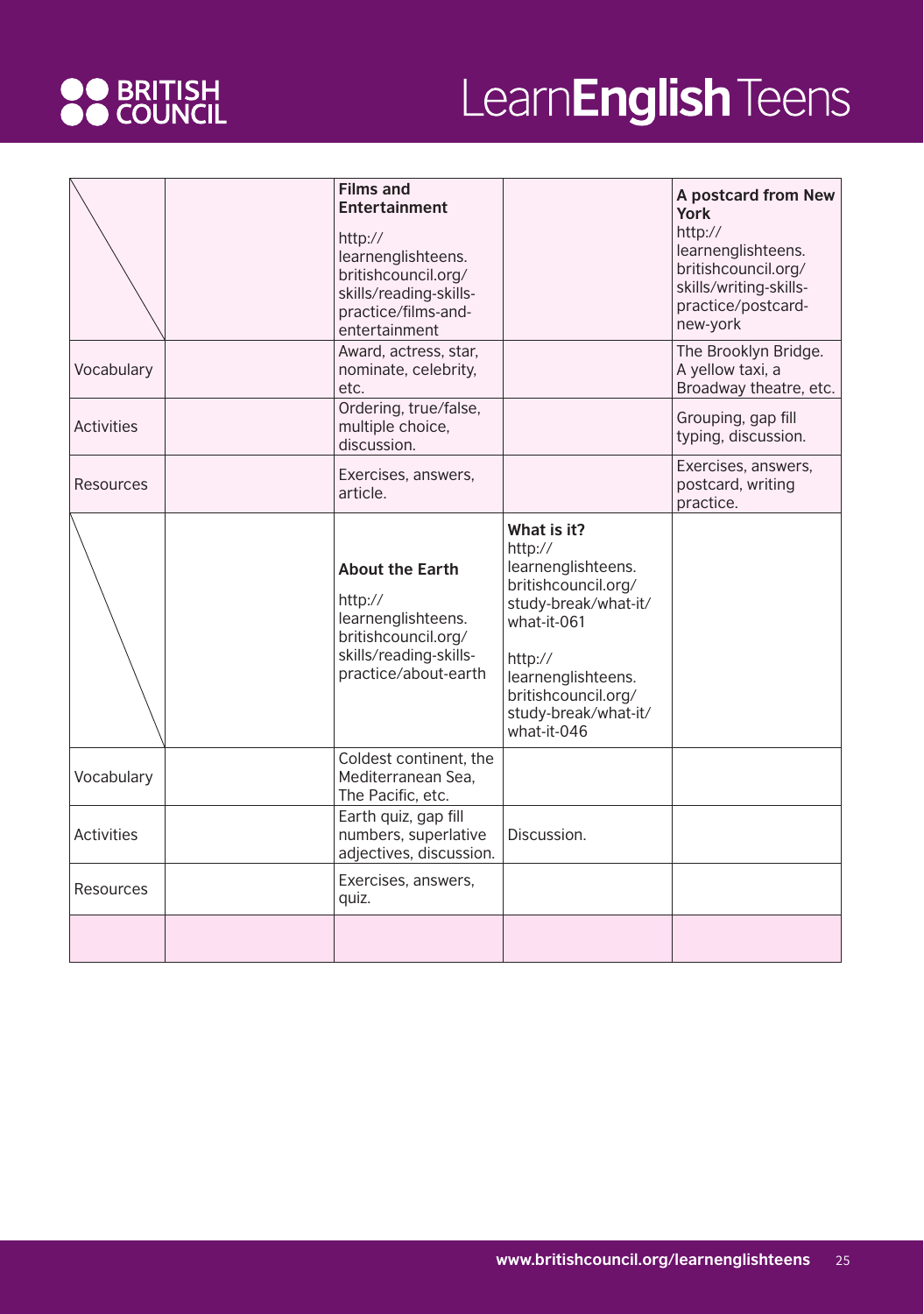

#### **Additional Resources**

| <b>Vocabulary exercises</b>                                                                              |                                                                                                           |  |
|----------------------------------------------------------------------------------------------------------|-----------------------------------------------------------------------------------------------------------|--|
| http://learnenglishteens.britishcouncil.org/grammar-vocabulary/vocabulary-exercises                      |                                                                                                           |  |
| School                                                                                                   | http://learnenglishteens.britishcouncil.org/grammar-vocabulary/vocabulary-exercises/<br>school            |  |
| Technology                                                                                               | http://learnenglishteens.britishcouncil.org/grammar-vocabulary/vocabulary-exercises/<br>technology        |  |
| Sporting events                                                                                          | http://learnenglishteens.britishcouncil.org/grammar-vocabulary/vocabulary-exercises/<br>sporting-events   |  |
| Olympic sports                                                                                           | http://learnenglishteens.britishcouncil.org/grammar-vocabulary/vocabulary-exercises/<br>olympic-sports    |  |
| Holidays                                                                                                 | http://learnenglishteens.britishcouncil.org/grammar-vocabulary/vocabulary-exercises/<br>holidays          |  |
| The Beach                                                                                                | http://learnenglishteens.britishcouncil.org/grammar-vocabulary/vocabulary-exercises/<br>beach             |  |
| Nature                                                                                                   | http://learnenglishteens.britishcouncil.org/grammar-vocabulary/vocabulary-exercises/<br>nature            |  |
| Restaurant                                                                                               | http://learnenglishteens.britishcouncil.org/grammar-vocabulary/vocabulary-exercises/<br>restaurants       |  |
| Fruit                                                                                                    | http://learnenglishteens.britishcouncil.org/grammar-vocabulary/vocabulary-exercises/<br>fruit             |  |
| <b>Drinks</b>                                                                                            | http://learnenglishteens.britishcouncil.org/grammar-vocabulary/vocabulary-exercises/<br>drinks            |  |
| A recipe                                                                                                 | http://learnenglishteens.britishcouncil.org/skills/writing-skills-practice/recipe                         |  |
| Vegetables, food                                                                                         | http://learnenglishteens.britishcouncil.org/grammar-vocabulary/vocabulary-exercises/<br>vegetables        |  |
| Meals and cooking                                                                                        | http://learnenglishteens.britishcouncil.org/grammar-vocabulary/vocabulary-exercises/<br>meals-and-cooking |  |
| Accessories                                                                                              | http://learnenglishteens.britishcouncil.org/grammar-vocabulary/vocabulary-exercises/<br>accessories       |  |
| Appearance                                                                                               | http://learnenglishteens.britishcouncil.org/grammar-vocabulary/vocabulary-exercises/<br>appearance        |  |
| Jobs                                                                                                     | http://learnenglishteens.britishcouncil.org/grammar-vocabulary/vocabulary-exercises/<br>jobs              |  |
| Places in town                                                                                           | http://learnenglishteens.britishcouncil.org/grammar-vocabulary/vocabulary-exercises/<br>places-town       |  |
| Around town                                                                                              | http://learnenglishteens.britishcouncil.org/grammar-vocabulary/vocabulary-exercises/<br>around-town       |  |
| Air travel                                                                                               | http://learnenglishteens.britishcouncil.org/grammar-vocabulary/vocabulary-exercises/<br>air-travel        |  |
|                                                                                                          | Grammar video - http://learnenglishteens.britishcouncil.org/grammar-vocabulary/grammar-videos             |  |
| Phrasal verb videos - http://learnenglishteens.britishcouncil.org/grammar-vocabulary/phrasal-verb-videos |                                                                                                           |  |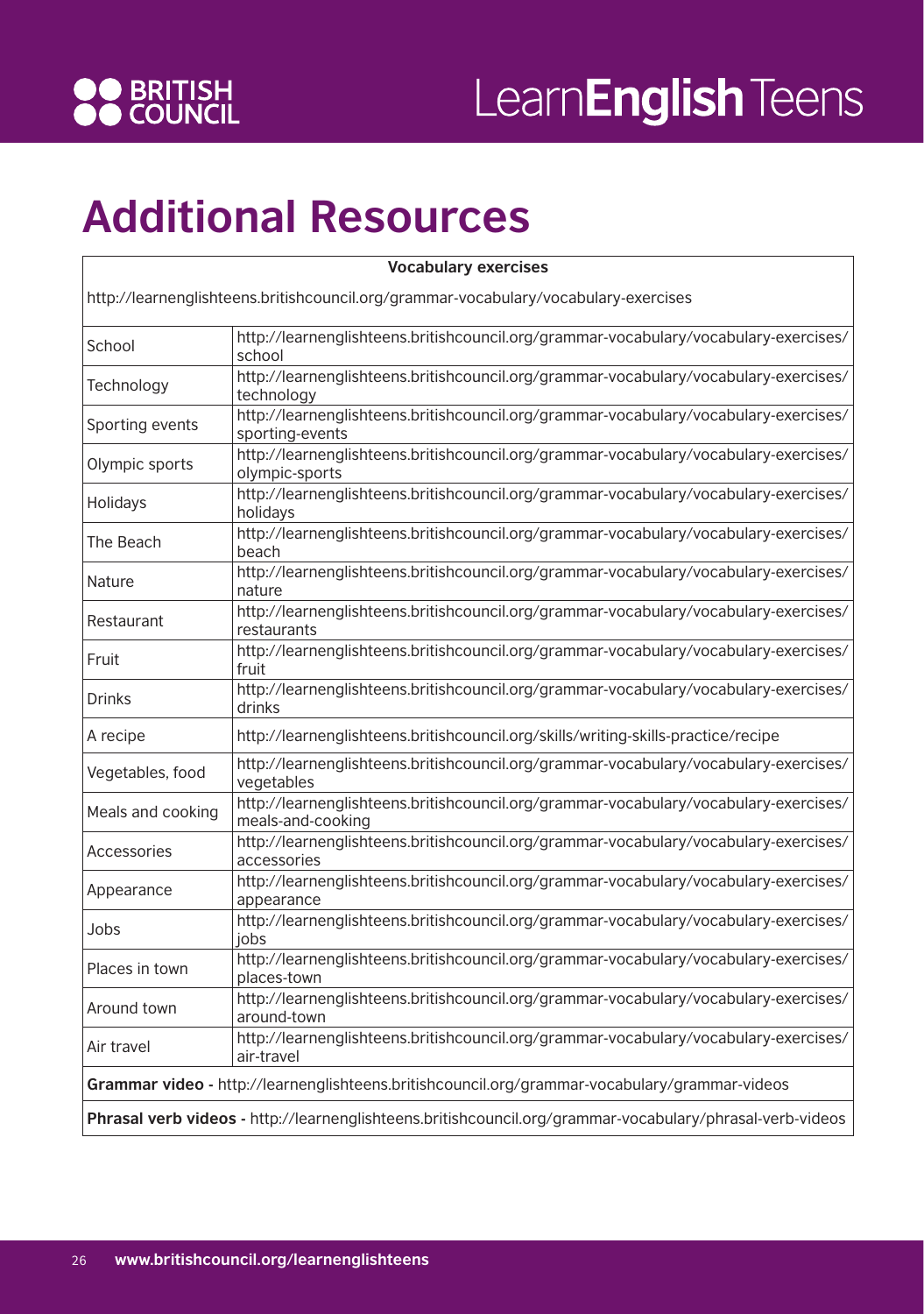

|                                                                        | <b>Study Break</b>                                                                                                                                    |  |
|------------------------------------------------------------------------|-------------------------------------------------------------------------------------------------------------------------------------------------------|--|
|                                                                        | http://learnenglishteens.britishcouncil.org/study-break                                                                                               |  |
|                                                                        | Video-Zone                                                                                                                                            |  |
|                                                                        | http://learnenglishteens.britishcouncil.org/study-break/video-zone                                                                                    |  |
|                                                                        | (exercises, transcripts, worksheets, grammar, discussion)                                                                                             |  |
| Rio 2026 Olympic                                                       | http://learnenglishteens.britishcouncil.org/study-break/video-zone/rio-2016-                                                                          |  |
| Games Together                                                         | olympic-games-together                                                                                                                                |  |
| We're the superhuman:                                                  | http://learnenglishteens.britishcouncil.org/study-break/video-zone/were-                                                                              |  |
| Rio Paralympics 2016                                                   | superhumans-rio-paralympics-2016                                                                                                                      |  |
| FIFA World Cup 2014                                                    | http://learnenglishteens.britishcouncil.org/study-break/video-zone/fifa-world-cup-                                                                    |  |
| Brazil - all participants                                              | 2014-brazil-all-participants                                                                                                                          |  |
| Celebrate the joy of                                                   | http://learnenglishteens.britishcouncil.org/study-break/video-zone/celebrate-joy-                                                                     |  |
| reading                                                                | reading                                                                                                                                               |  |
|                                                                        | <b>Graded Reader</b>                                                                                                                                  |  |
|                                                                        | http://learnenglishteens.britishcouncil.org/study-break/graded-reading                                                                                |  |
|                                                                        | (Stories and articles; exercises, worksheets, downloads, related topics, discussion)                                                                  |  |
| Animals in the city                                                    | http://learnenglishteens.britishcouncil.org/study-break/graded-reading/animals-                                                                       |  |
|                                                                        | city-level-1                                                                                                                                          |  |
| Where's Roxy?                                                          | http://learnenglishteens.britishcouncil.org/study-break/graded-reading/wheres-                                                                        |  |
|                                                                        | roxy-level-2                                                                                                                                          |  |
|                                                                        |                                                                                                                                                       |  |
| The life of Pi: Book                                                   | http://learnenglishteens.britishcouncil.org/study-break/graded-reading/life-pi-                                                                       |  |
| review                                                                 | book-review-level-1                                                                                                                                   |  |
|                                                                        |                                                                                                                                                       |  |
| The Hunger Games:                                                      | (http://learnenglishteens.britishcouncil.org/study-break/graded-reading/hunger-                                                                       |  |
| book review                                                            | games-book-review-level-1                                                                                                                             |  |
|                                                                        |                                                                                                                                                       |  |
| Wonder: Book review                                                    | http://learnenglishteens.britishcouncil.org/study-break/graded-reading/wonder-                                                                        |  |
|                                                                        | book-review-level-1                                                                                                                                   |  |
| A book about a boy                                                     |                                                                                                                                                       |  |
| who feels ordinary                                                     |                                                                                                                                                       |  |
| <b>Bully</b>                                                           | http://learnenglishteens.britishcouncil.org/study-break/graded-reading/bully-                                                                         |  |
|                                                                        | level-1                                                                                                                                               |  |
| A walk in the forest                                                   | http://learnenglishteens.britishcouncil.org/study-break/graded-reading/walk-<br>forest-level-1                                                        |  |
| Amazing adventures                                                     | http://learnenglishteens.britishcouncil.org/study-break/graded-reading/amazing-                                                                       |  |
|                                                                        | adventurers-level-2                                                                                                                                   |  |
|                                                                        | <b>Games</b>                                                                                                                                          |  |
|                                                                        |                                                                                                                                                       |  |
|                                                                        | http://learnenglishteens.britishcouncil.org/study-break/games                                                                                         |  |
| Sushi Spell                                                            | http://learnenglishteens.britishcouncil.org/study-break/games/sushi-spell                                                                             |  |
| Pic-your-wits                                                          | http://learnenglishteens.britishcouncil.org/study-break/games/pic-your-wits                                                                           |  |
|                                                                        | http://learnenglishteens.britishcouncil.org/study-break/games/wordshake<br>http://learnenglishteens.britishcouncil.org/study-break/games/magic-gopher |  |
| Wordshake                                                              |                                                                                                                                                       |  |
| Magic Gopher                                                           |                                                                                                                                                       |  |
|                                                                        | <b>Photo Caption</b>                                                                                                                                  |  |
|                                                                        |                                                                                                                                                       |  |
| http://learnenglishteens.britishcouncil.org/study-break/photo-captions |                                                                                                                                                       |  |
| Write a caption for the funny photos                                   |                                                                                                                                                       |  |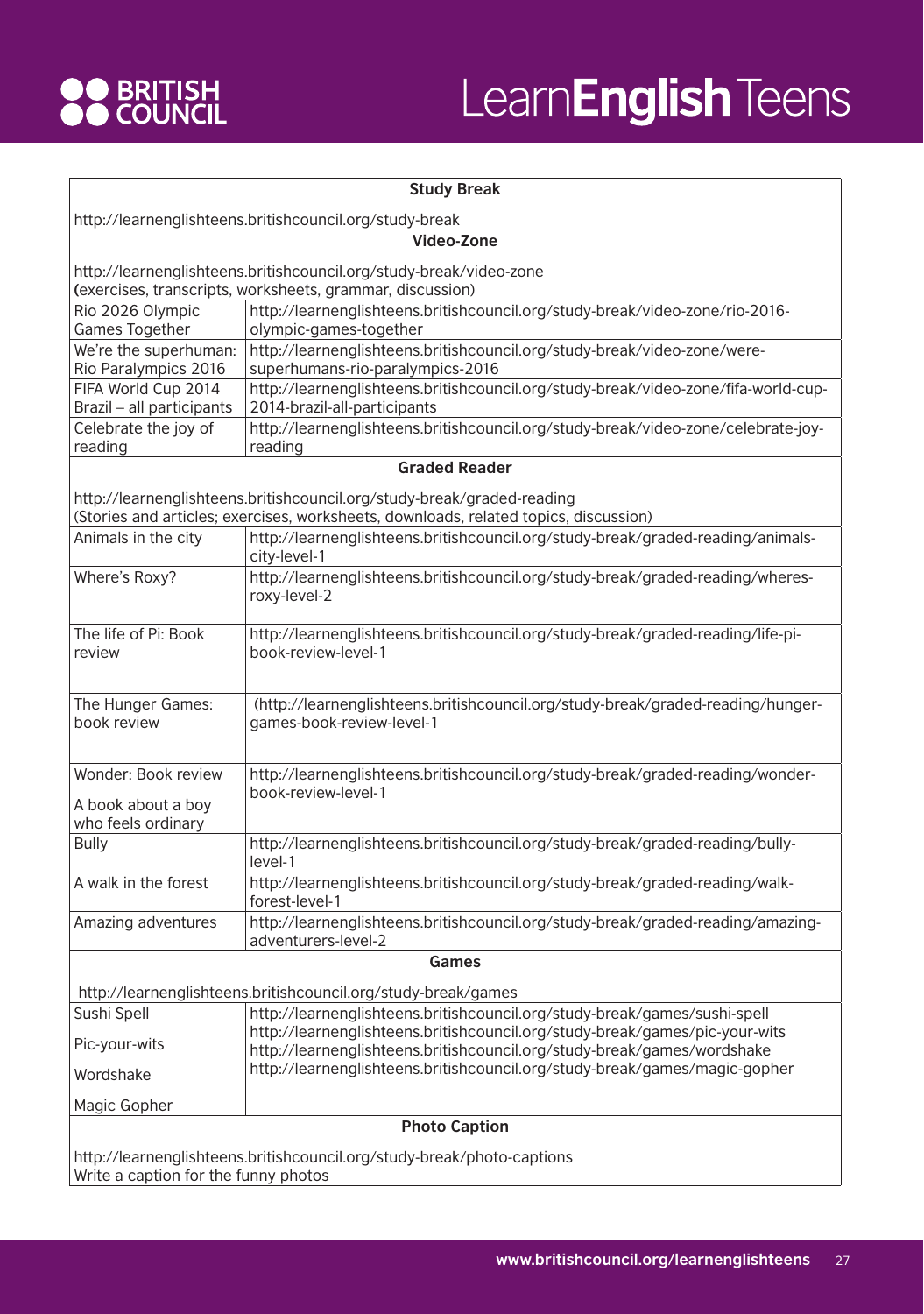

#### **What is it?**

http://learnenglishteens.britishcouncil.org/study-break/what-it Guess what the photos are

| UK now - http://learnenglishteens.britishcouncil.org/uk-now<br>(Texts and videos with UK focus)                          |                                                                                                |  |
|--------------------------------------------------------------------------------------------------------------------------|------------------------------------------------------------------------------------------------|--|
| Read UK- http://learnenglishteens.britishcouncil.org/uk-now/read-uk<br>(Related topics, activities, Grammar, discussion) |                                                                                                |  |
| Scotland                                                                                                                 | http://learnenglishteens.britishcouncil.org/uk-now/read-uk/scotland                            |  |
| Northern Island                                                                                                          | http://learnenglishteens.britishcouncil.org/uk-now/read-uk/northern-ireland                    |  |
| England                                                                                                                  | http://learnenglishteens.britishcouncil.org/uk-now/read-uk/england                             |  |
| Wales                                                                                                                    | http://learnenglishteens.britishcouncil.org/uk-now/read-uk/wales                               |  |
| Edinburg summer Festival                                                                                                 | http://learnenglishteens.britishcouncil.org/uk-now/read-uk/edinburgh-summer-<br>festivals      |  |
| Sport at school                                                                                                          | http://learnenglishteens.britishcouncil.org/uk-now/read-uk/sport-school                        |  |
| World Water Day                                                                                                          | http://learnenglishteens.britishcouncil.org/uk-now/read-uk/world-water-day                     |  |
| Gap Year<br>A gap year between<br>school and university                                                                  | http://learnenglishteens.britishcouncil.org/uk-now/read-uk/gap-year                            |  |
| UK now - video                                                                                                           |                                                                                                |  |
|                                                                                                                          |                                                                                                |  |
|                                                                                                                          | http://learnenglishteens.britishcouncil.org/uk-now/video-uk                                    |  |
| (Videos with a UK focus)                                                                                                 |                                                                                                |  |
| Boarding schools in the<br>UK: Sport                                                                                     | http://learnenglishteens.britishcouncil.org/uk-now/video-uk/boarding-schools-<br>uk-sport      |  |
| Boarding school in the UK:<br>Fiendship                                                                                  | http://learnenglishteens.britishcouncil.org/uk-now/video-uk/boarding-schools-<br>uk-friendship |  |
| English history                                                                                                          | http://learnenglishteens.britishcouncil.org/uk-now/video-uk/english-history                    |  |
| Wedding                                                                                                                  | http://learnenglishteens.britishcouncil.org/uk-now/video-uk/weddings                           |  |
| Working in Fashion                                                                                                       | http://learnenglishteens.britishcouncil.org/uk-now/video-uk/working-fashion                    |  |
| Live music                                                                                                               | http://learnenglishteens.britishcouncil.org/uk-now/video-uk/live-music                         |  |
| Wild animals                                                                                                             | http://learnenglishteens.britishcouncil.org/uk-now/video-uk/wild-animals                       |  |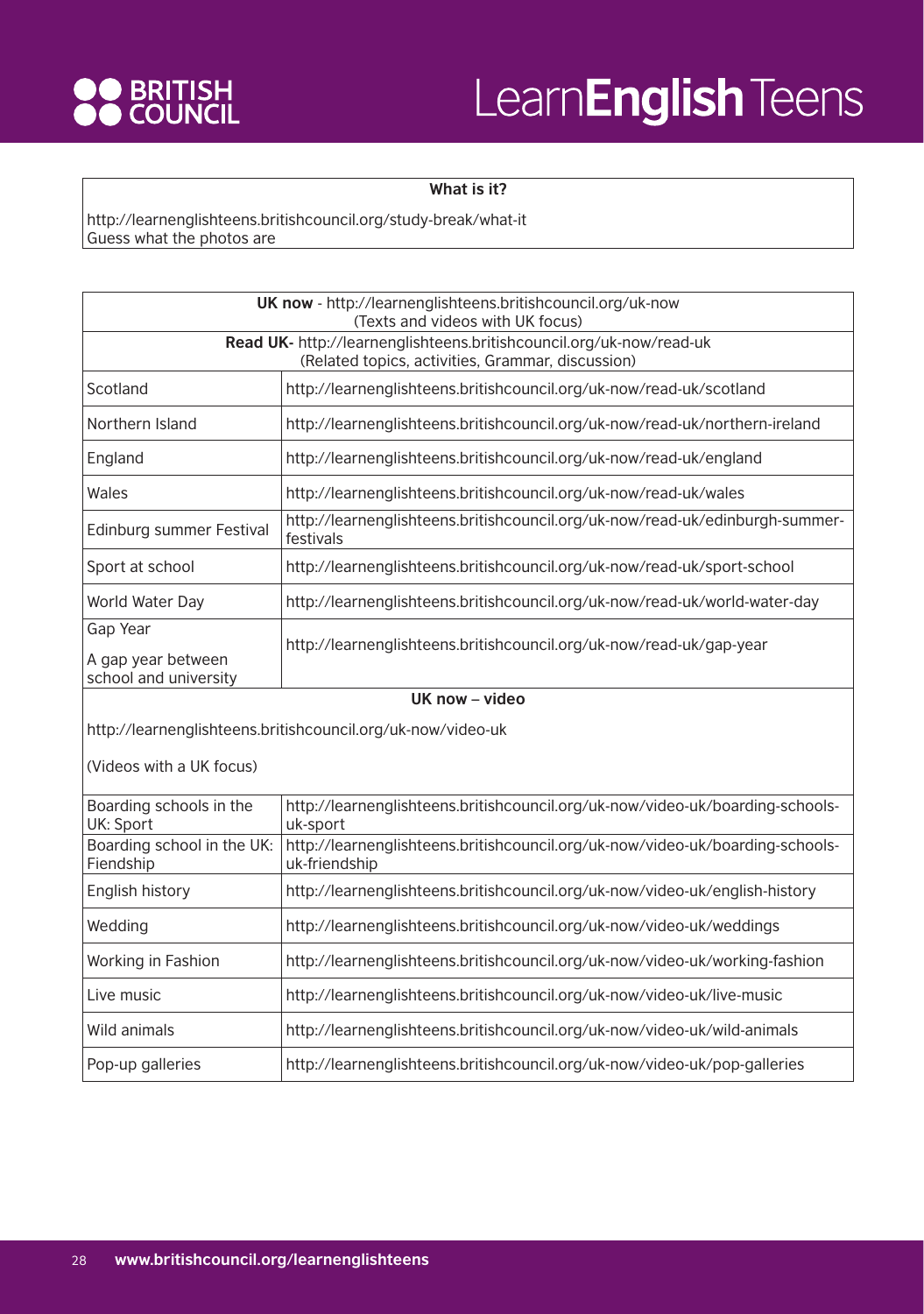

#### **Graded reader**

http://learnenglishteens.britishcouncil.org/study-break/graded-reading (Text, check understanding /exercises/**,** discussion**,** related topics)

| Animals in the city                                               | http://learnenglishteens.britishcouncil.org/study-break/graded-reading/<br>animals-city-level-1             |
|-------------------------------------------------------------------|-------------------------------------------------------------------------------------------------------------|
| Where's Roxy?                                                     | http://learnenglishteens.britishcouncil.org/study-break/graded-reading/<br>wheres-roxy-level-2              |
| The life of Pi: Book review                                       | http://learnenglishteens.britishcouncil.org/study-break/graded-reading/<br>life-pi-book-review-level-1      |
| The Hunger Games: book review<br>(popular book and exciting film) | http://learnenglishteens.britishcouncil.org/study-break/graded-reading/<br>hunger-games-book-review-level-1 |
| Wonder: Book review<br>A book about a boy who feels<br>ordinary   | http://learnenglishteens.britishcouncil.org/study-break/graded-reading/<br>wonder-book-review-level-1       |
| <b>Bully</b>                                                      | http://learnenglishteens.britishcouncil.org/study-break/graded-reading/<br>bully-level-1                    |
| A Walk in the forest                                              | http://learnenglishteens.britishcouncil.org/study-break/graded-reading/<br>walk-forest-level-1              |
| Amazing adventures                                                | http://learnenglishteens.britishcouncil.org/study-break/graded-reading/<br>amazing-adventurers-level-2      |

#### **Teaching Englishteens**

#### **Resources/materials**

https://www.teachingenglish.org.uk/teaching-teens/resources

(Lesson plans, activities, stories and songs, teaching tools)

#### **Lesson plans**

https://www.teachingenglish.org.uk/teaching-teens/resources/lesson-plans (Complete lesson plans for teenage English language classes)

| The months of the year         | https://www.teachingenglish.org.uk/<br>article/months-year             | Lesson plans, Month cards, Answer key                   |
|--------------------------------|------------------------------------------------------------------------|---------------------------------------------------------|
| Online safety for<br>teenagers | https://www.teachingenglish.org.uk/<br>article/online-safety-teenagers | Lesson plans, Role cards, kid's online<br>safety poster |
| World Book day                 | https://www.teachingenglish.org.uk/<br>article/world-book-day          | Lesson plans, worksheet A, B                            |
| Drawing dictation              | https://www.teachingenglish.org.uk/<br>article/drawing-dictation       | Lesson plan                                             |
| Love poems                     | https://www.teachingenglish.org.uk/<br>article/love-poems              | Lesson plan                                             |
| Film review                    | https://www.teachingenglish.org.uk/<br>article/film-reviews            | Lesson plan, Student worksheet                          |
| 2014 World event quiz          | https://www.teachingenglish.org.uk/<br>article/2014-world-events-quiz  | Lesson plan, world event quiz, quiz<br>answers          |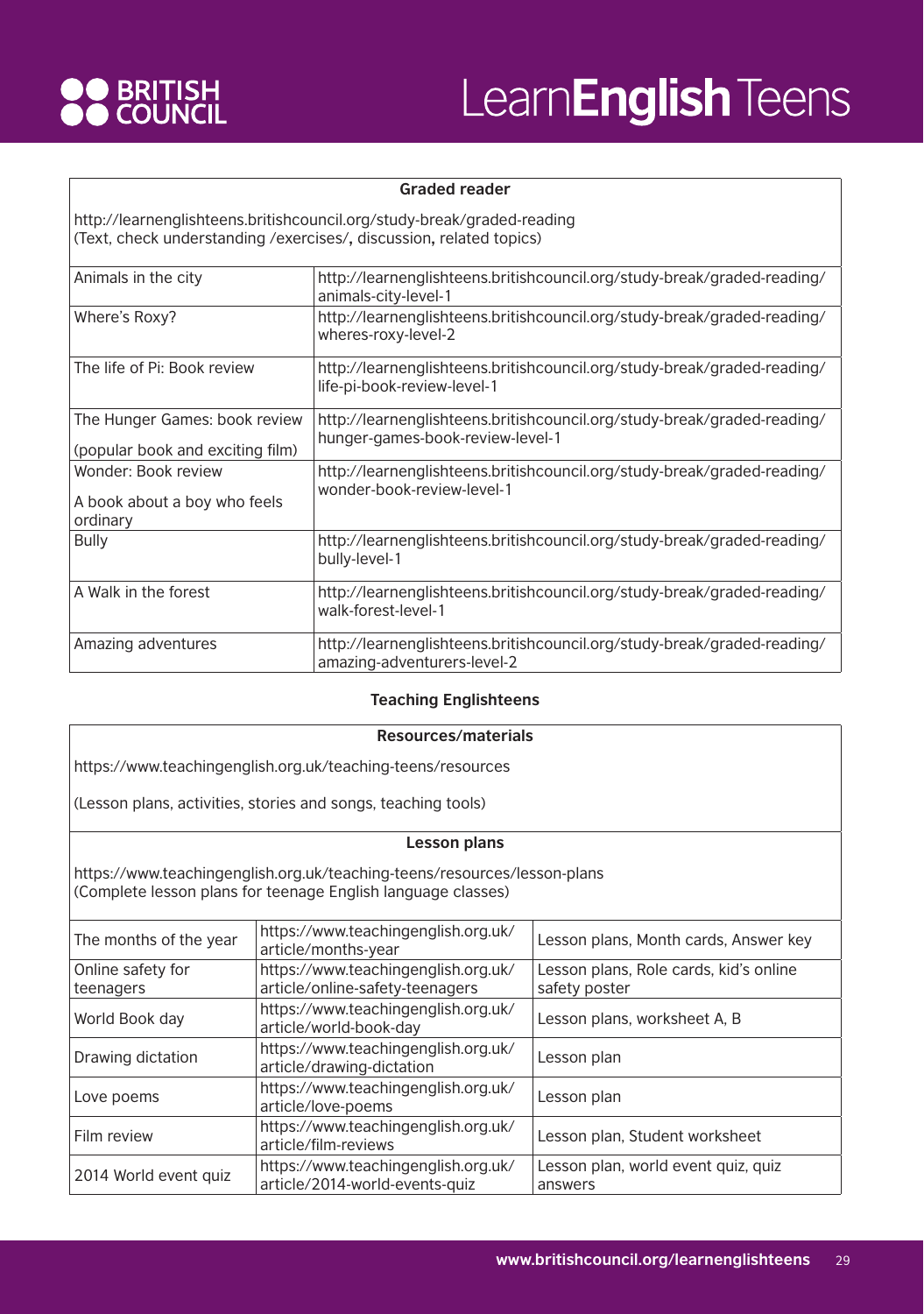

| What's your name?                            | https://www.teachingenglish.org.uk/<br>article/whats-your-name                             | Lesson plan, Student worksheet with<br>answers, names student worksheet, audio<br>transcript |
|----------------------------------------------|--------------------------------------------------------------------------------------------|----------------------------------------------------------------------------------------------|
| Snack facts-recording                        | https://www.teachingenglish.org.<br>uk/article/snack-facts-recording-<br>vocabulary        | Lesson plan, snack facts: complete text/<br>photocopiable texts                              |
| Dictionary skills for<br>secondary students  | https://www.teachingenglish.org.uk/<br>article/dictionary-skills-secondary-<br>students    | Lesson plan, dictionary quiz/Answer key,<br>template for dictionary quiz                     |
| Football and motivation                      | https://www.teachingenglish.org.uk/<br>article/football-motivation                         | Lesson plan, student worksheet                                                               |
| Monthly lesson plan - A<br>tour of London    | https://www.teachingenglish.org.uk/<br>article/monthly-lesson-plan-a-tour-<br>london       | Lesson plan, student worksheet                                                               |
| Class journals                               | https://www.teachingenglish.org.uk/<br>article/class-journals-0                            | Class journals lesson plan                                                                   |
| All about me                                 | https://www.teachingenglish.org.uk/<br>article/all-about-me                                | Lesson plan, worksheet                                                                       |
| Card games                                   | https://www.teachingenglish.org.uk/<br>article/card-games                                  | Lesson plan, worksheet                                                                       |
| Little poem                                  | https://www.teachingenglish.org.uk/<br>article/litter-poem                                 | Lesson plan, worksheet                                                                       |
| Rich                                         | https://www.teachingenglish.org.uk/<br>article/rich                                        | Lesson plan, student worksheet                                                               |
| How green are you?                           | https://www.teachingenglish.org.uk/<br>article/how-green-are-you                           | Lesson plan, student worksheet                                                               |
| Save water                                   | https://www.teachingenglish.org.uk/<br>article/save-water                                  | Lesson plan, student worksheet                                                               |
| Politics and youth                           | https://www.teachingenglish.org.uk/<br>article/politics-youth                              | Lesson plan, student worksheet                                                               |
| Developing writing skills:<br>a news report  | https://www.teachingenglish.org.uk/<br>article/developing-writing-skills-a-<br>news-report | Lesson plan, student worksheet                                                               |
| Young people and<br>television               | https://www.teachingenglish.org.uk/<br>article/young-people-television                     | Lesson plan, worksheets (pdf)                                                                |
| Advertisement<br>storyboard                  | https://www.teachingenglish.org.uk/<br>article/advertisement-storyboard                    | Lesson plan, worksheet, template                                                             |
| Mobile phones                                | https://www.teachingenglish.org.uk/<br>article/mobile-phones                               | Lesson plan, worksheets                                                                      |
| Alternative power: A car<br>that runs on air | https://www.teachingenglish.org.uk/<br>article/alternative-power-a-car-runs-<br>air        | Lesson plan, worksheets                                                                      |
| <b>Activities</b>                            |                                                                                            |                                                                                              |

https://www.teachingenglish.org.uk/teaching-teens/resources/activities (Activities to use in the secondary classroom)

#### **Stories and poems**

https://www.teachingenglish.org.uk/teaching-teens/resources/stories-poems (Stories and poems to use in the secondary classroom)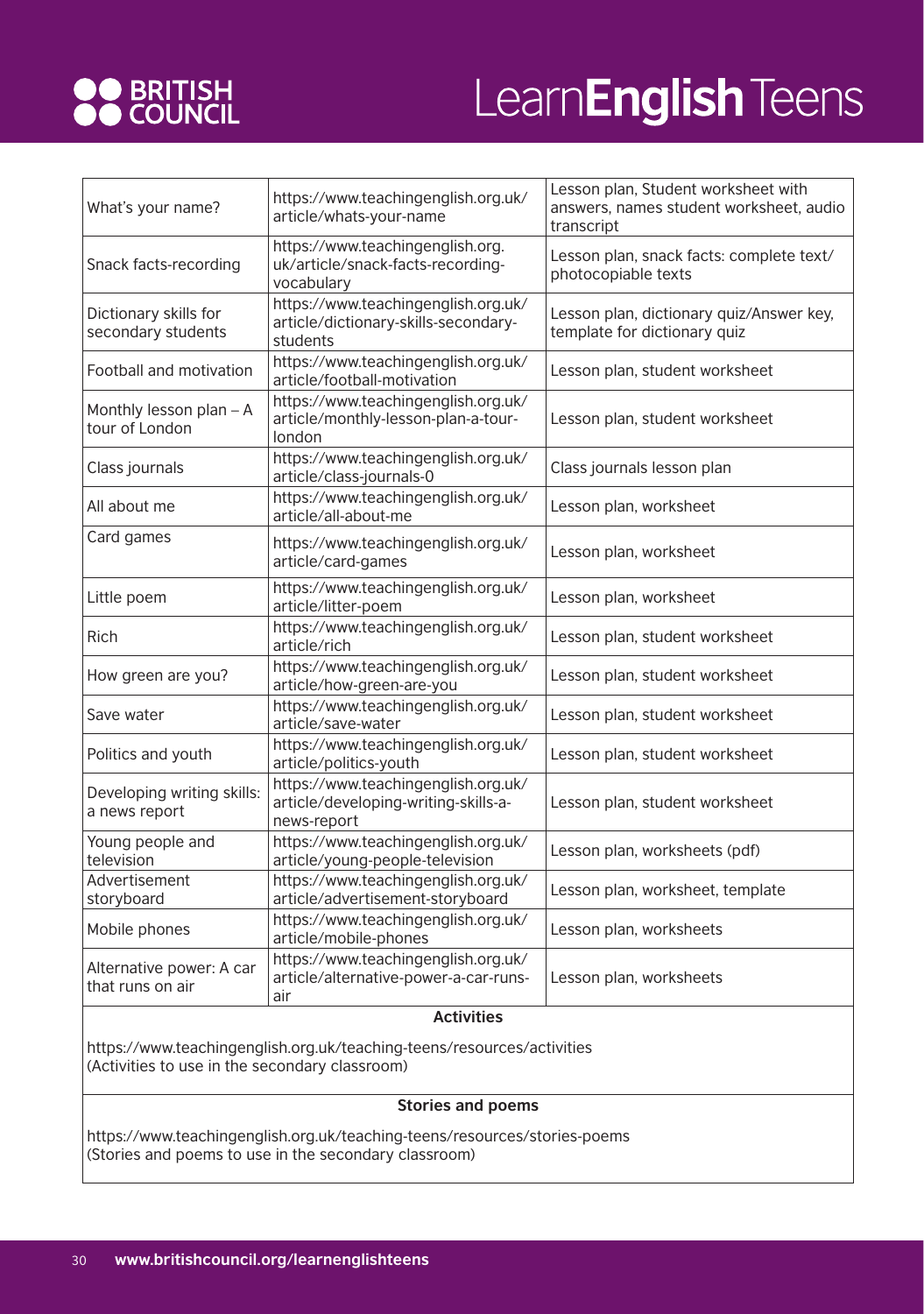

#### **Teaching tools**

https://www.teachingenglish.org.uk/teaching-teens/teaching-tools

(phonemic chart to badge builders, tools to use in teenage classroom)

#### **Articles**

https://www.teachingenglish.org.uk/teaching-teens/articles (practical teaching articles for teachers working in the secondary classroom)

#### **Methodology**

https://www.teachingenglish.org.uk/teaching-teens/articles/methodology

Range of methodology articles webinars, blog posts, publications teaching tips;

| Speaking            | https://www.teachingenglish.org.uk/teaching-<br>teens/articles/speaking                                               | Articles to develop speaking<br>skills                                                      |
|---------------------|-----------------------------------------------------------------------------------------------------------------------|---------------------------------------------------------------------------------------------|
| Reading             | https://www.teachingenglish.org.uk/teaching-<br>teens/articles/reading                                                | Articles to develop reading                                                                 |
| writing             | https://www.teachingenglish.org.uk/teaching-<br>teens/articles/writing                                                | Articles to develop writing                                                                 |
| listening           | https://www.teachingenglish.org.uk/teaching-<br>teens/articles/listening                                              | Articles to develop listening                                                               |
| pronunciation       | https://www.teachingenglish.org.uk/teaching-<br>teens/articles/pronunciation                                          | articles to develop pronunciation                                                           |
| Resources           | https://www.teachingenglish.org.uk/teaching-<br>teens/articles/resources                                              | Articles to help teachers select<br>and use appropriate resources in<br>the classroom       |
| Culture             | https://www.teachingenglish.org.uk/teaching-<br>teens/articles/culture                                                | Articles about incorporating a<br>focus on culture;                                         |
| Literature          | https://www.teachingenglish.org.uk/teaching-<br>teens/articles/resources                                              | Articles about incorporating a<br>focus on literature in the English<br>language classroom; |
| Assessing learning, | https://www.teachingenglish.org.uk/teacher-<br>development/continuing-professional-<br>development/assessing-learning | Articles about assessment                                                                   |

| <b>Magazine</b>                                                                  |                                                                                                                                                                                                                                 |  |
|----------------------------------------------------------------------------------|---------------------------------------------------------------------------------------------------------------------------------------------------------------------------------------------------------------------------------|--|
| https://www.teachingenglish.org.uk/magazine<br>(Blog posts on a range of topics) |                                                                                                                                                                                                                                 |  |
| <b>Top stories</b>                                                               | https://www.teachingenglish.org.uk/magazine/top-stories<br>(Regularly updated stories from the world of English language<br>teaching)                                                                                           |  |
| Innovations in educations                                                        | https://www.teachingenglish.org.uk/magazine/innovations-education<br>(Posts from Teaching English bloggers and teaching English associates<br>about current innovations in English language teaching)                           |  |
| <b>Testing and assessment</b>                                                    | https://www.teachingenglish.org.uk/magazine/testing-assessment<br>(Posts from Teaching English bloggers and teaching English associates<br>to get ideas about effective assessment and testing of English<br>language students) |  |